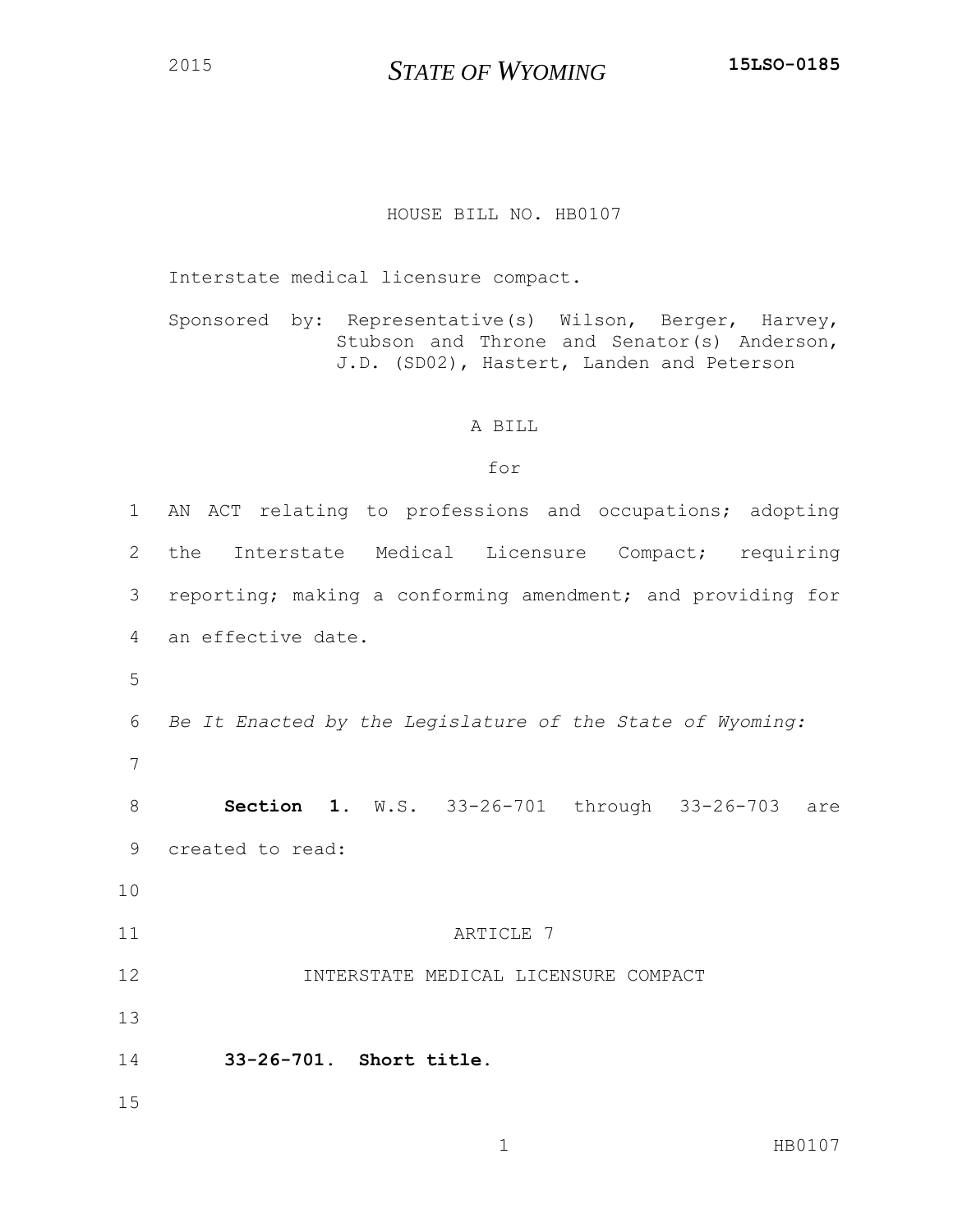This act shall be known and may be cited as the "Interstate Medical Licensure Compact." **33-26-702. Compact provisions generally.** The Interstate Medical Licensure Compact is enacted into law and entered into on behalf of this state with all other states legally joining in the compact in a form substantially as follows. 11 ARTICLE I Purpose In order to strengthen access to health care and in recognition of the advances in the delivery of health care, the member states of the Interstate Medical Licensure Compact have allied in common purpose to develop a comprehensive process that complements the existing licensing and regulatory authority of state medical boards, provides a streamlined process that allows physicians to become licensed in multiple states, thereby enhancing the portability of a medical license and ensuring the safety of patients. The compact creates another pathway for licensure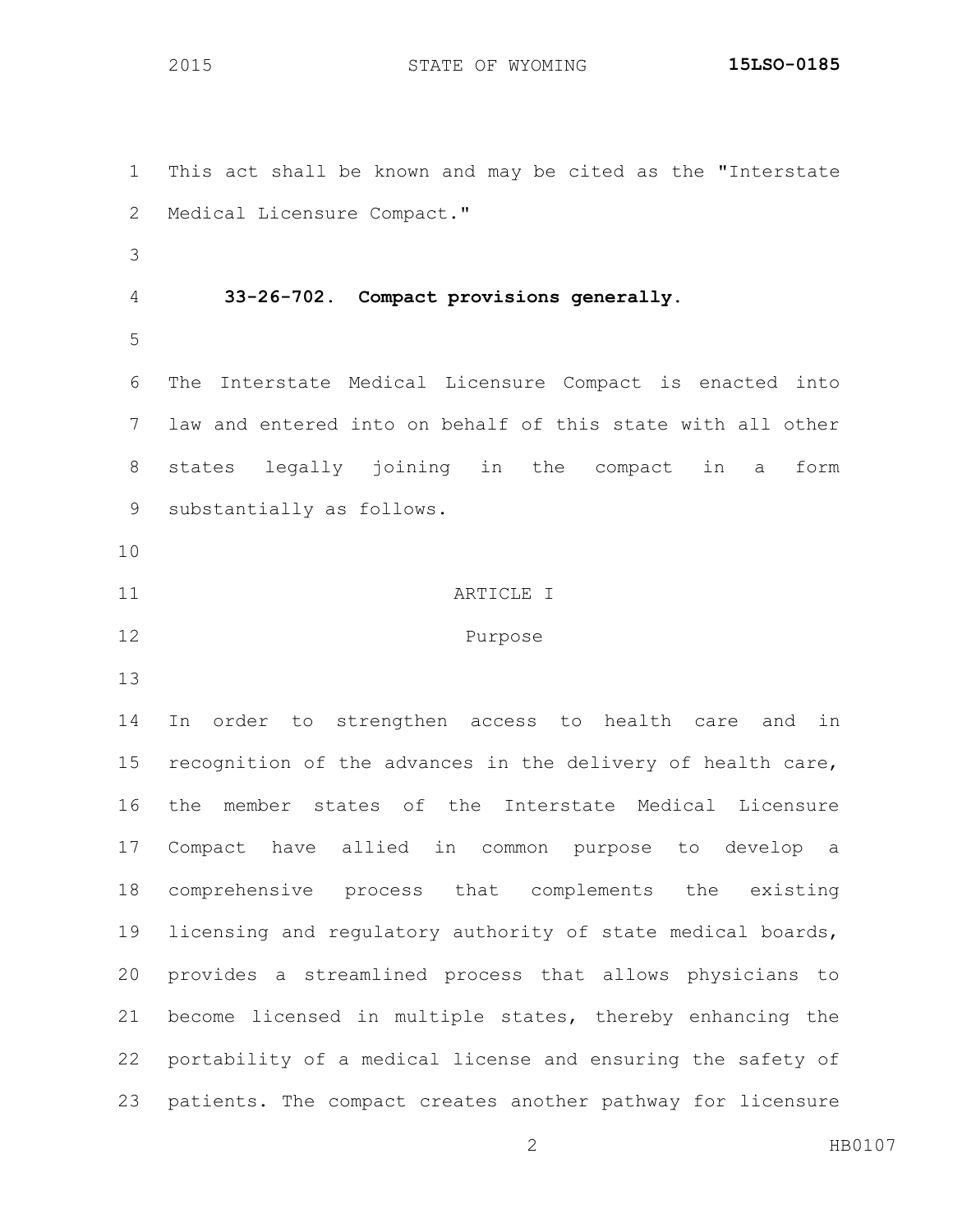and does not otherwise change a state's existing medical practice act. The compact also adopts the prevailing standard for licensure and affirms that the practice of medicine occurs where the patient is located at the time of the physician-patient encounter and therefore requires the physician to be under the jurisdiction of the state medical board where the patient is located. State medical boards that participate in the compact retain the jurisdiction to impose an adverse action against a license to practice medicine in that state issued to a physician through the procedures in the compact. ARTICLE II Definitions (a) In this compact: (i) "Bylaws" means those bylaws established by the interstate commission pursuant to article XI for its governance or for directing and controlling its actions and conduct;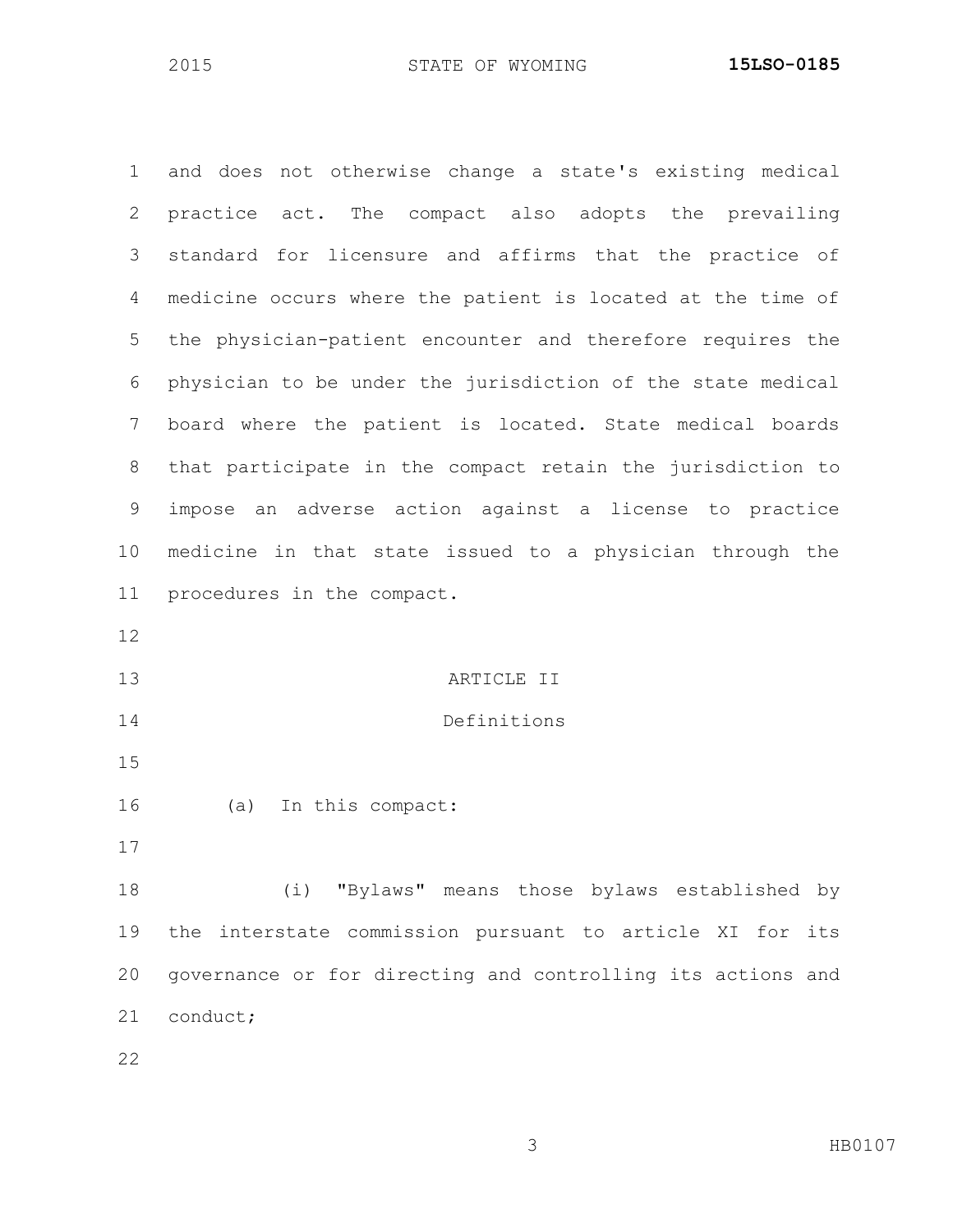(ii) "Commissioner" means the voting representative appointed by each member board pursuant to article XI;

 (iii) "Conviction" means a finding by a court that an individual is guilty of a criminal offense through adjudication or entry of a plea of guilt or no contest to the charge by the offender. Evidence of an entry of a conviction of a criminal offense by the court shall be considered final for purposes of disciplinary action by a member board;

 (iv) "Expedited license" means a full and unrestricted medical license granted by a member state to an eligible physician through the process set forth in the compact;

 (v) "Interstate commission" means the interstate commission created pursuant to article XI;

 (vi) "License" means authorization by a state for a physician to engage in the practice of medicine, which would be unlawful without the authorization;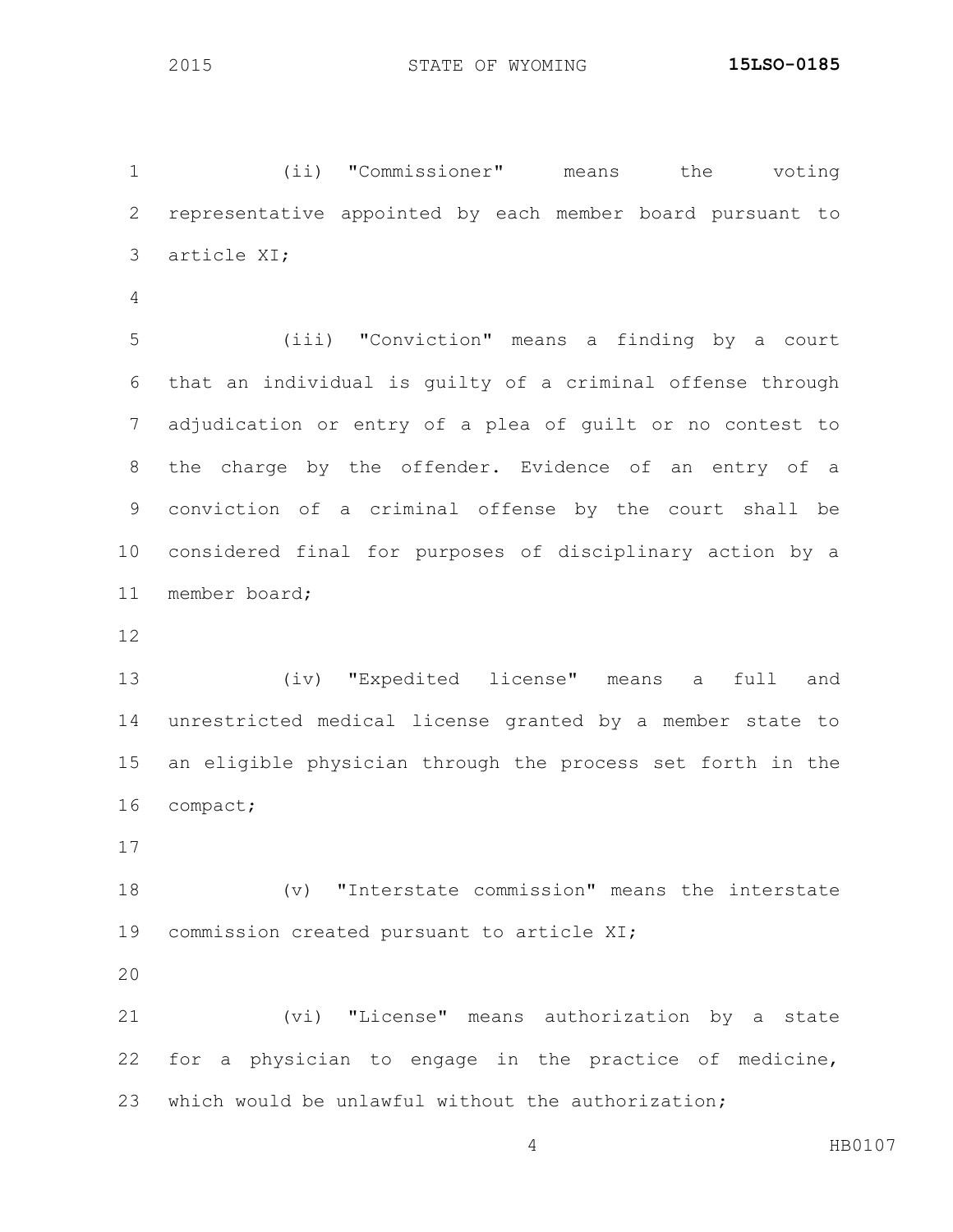(vii) "Medical practice act" means laws and regulations governing the practice of allopathic and osteopathic medicine within a member state; (viii) "Member board" means a state agency in a member state that acts in the sovereign interests of the state by protecting the public through licensure, regulation and education of physicians as directed by the state government; (ix) "Member state" means a state that has 13 enacted the compact; (x) "Practice of medicine" means the clinical prevention, diagnosis or treatment of human disease, injury or condition requiring a physician to obtain and maintain a license in compliance with the medical practice act of a member state; (xi) "Physician" means any person who: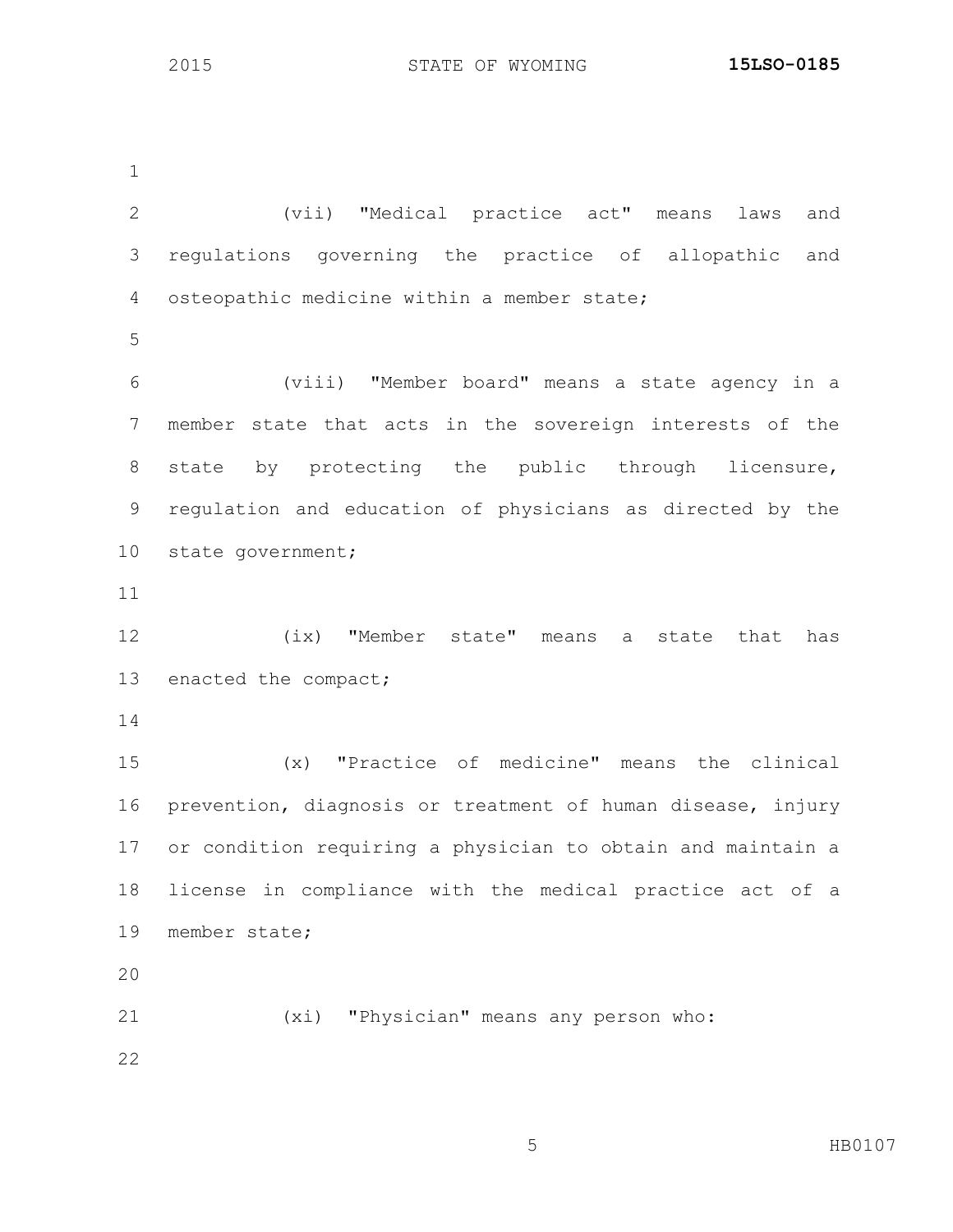(A) Is a graduate of a medical school accredited by the liaison committee on medical education, the commission on osteopathic college accreditation or a medical school listed in the international medical education directory or its equivalent; (B) Passed each component of the United States medical licensing examination (USMLE) or the comprehensive osteopathic medical licensing examination (COMLEX-USA) within three (3) attempts or any of its predecessor examinations accepted by a state medical board as an equivalent examination for licensure purposes; (C) Successfully completed graduate medical education approved by the accreditation council for graduate medical education or the American osteopathic association; (D) Holds specialty certification or a time unlimited specialty certificate recognized by the American board of medical specialties or the American osteopathic

association's bureau of osteopathic specialists;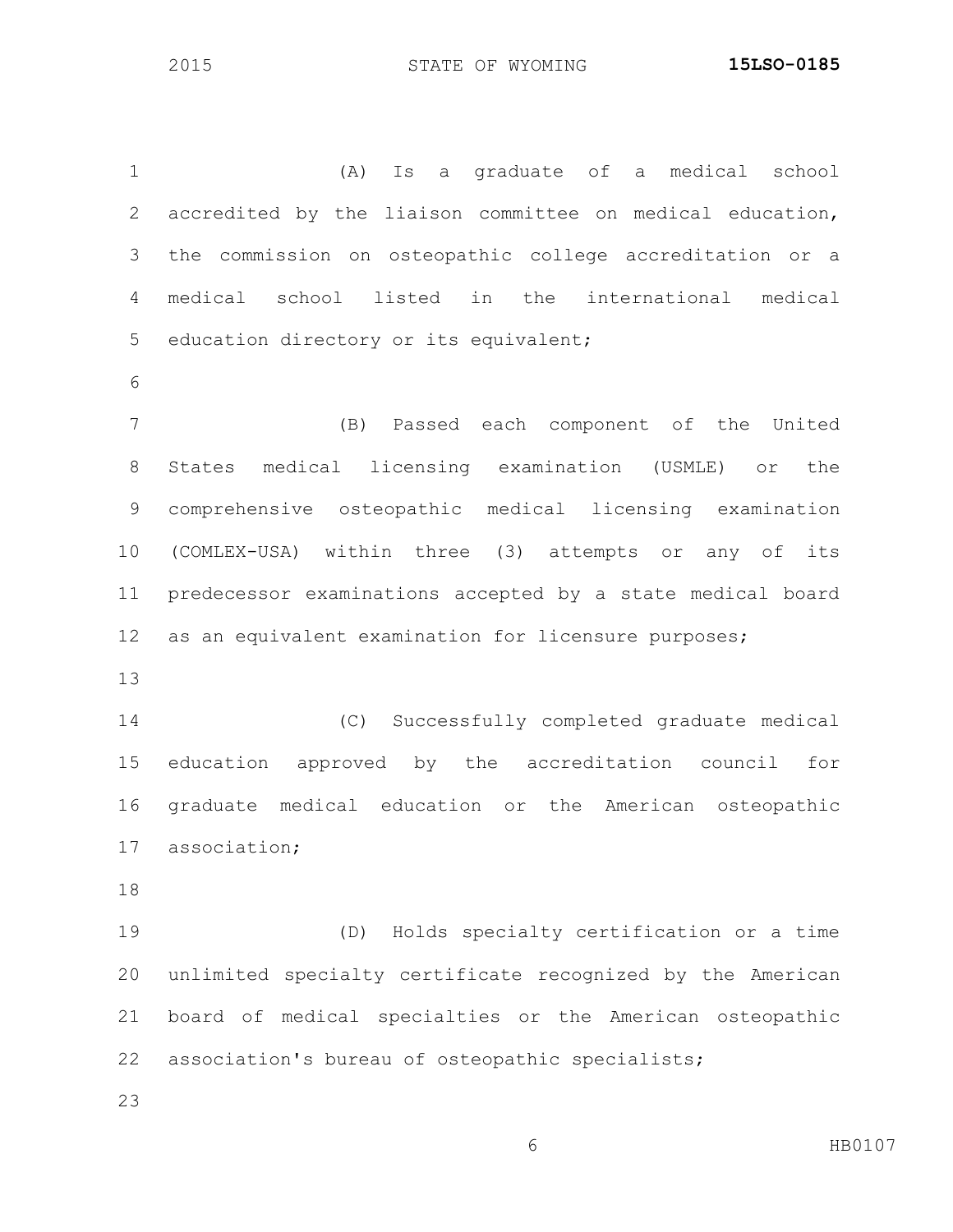(E) Possesses a full and unrestricted license to engage in the practice of medicine issued by a member board; (F) Has never been convicted, received adjudication, deferred adjudication, community supervision or deferred disposition for any offense by a court of appropriate jurisdiction; (G) Has never held a license authorizing the practice of medicine subjected to discipline by a licensing agency in any state, federal or foreign jurisdiction, excluding any action related to nonpayment of fees related to a license; (H) Has never had a controlled substance license or permit suspended or revoked by a state or the United States drug enforcement administration; and (J) Is not under active investigation by a licensing agency or law enforcement authority in any state, federal or foreign jurisdiction.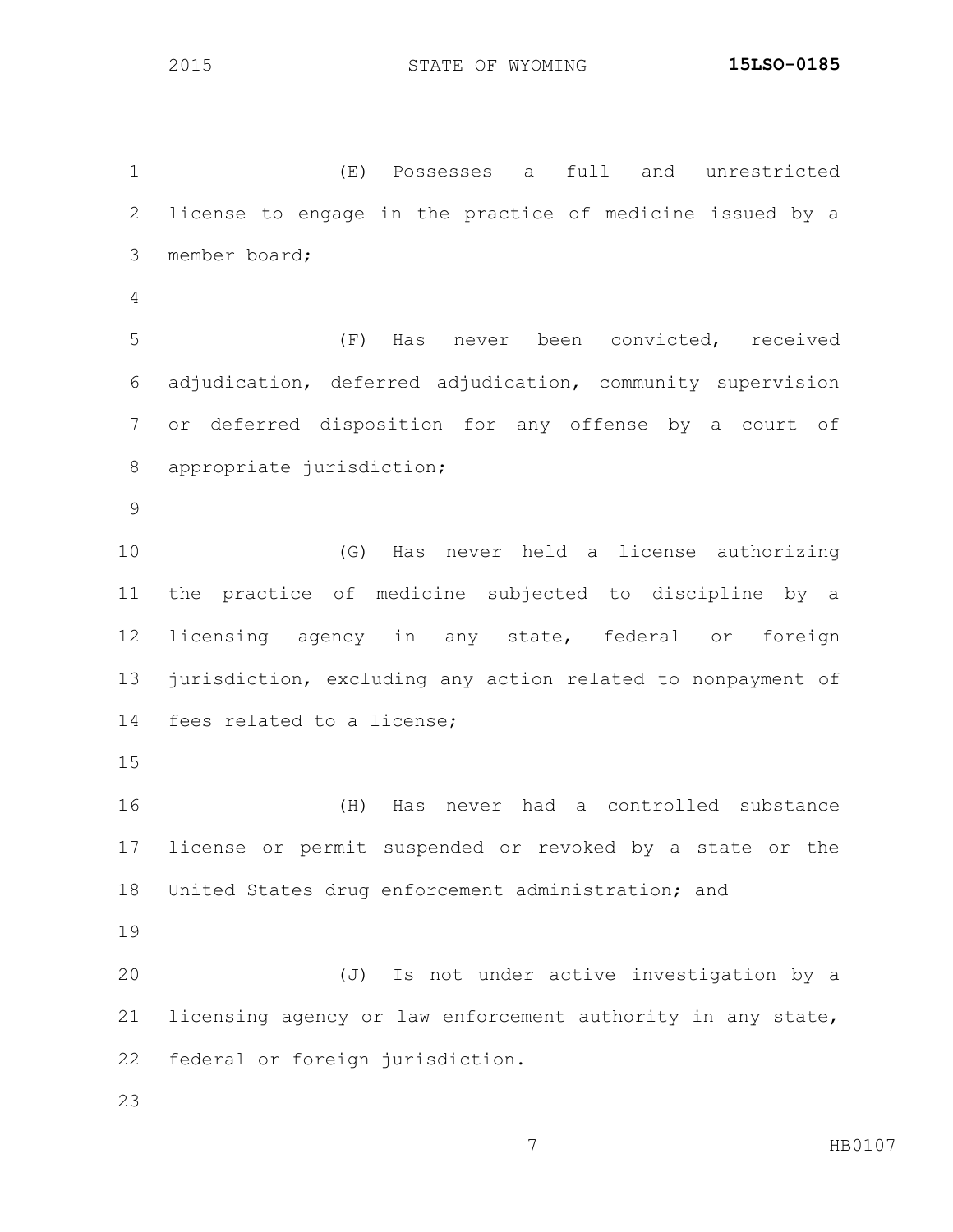(xii) "Offense" means a felony, gross misdemeanor or crime of moral turpitude;

 (xiii) "Rule" means a written statement by the interstate commission promulgated pursuant to article XII of the compact that is of general applicability, implements, interprets or prescribes a policy or provision of the compact or an organizational, procedural or practice requirement of the interstate commission, and has the force and effect of statutory law in a member state and includes the amendment, repeal or suspension of an existing rule;

 (xiv) "State" means any state, commonwealth, 14 district or territory of the United States;

 (xv) "State of principal license" means a member state where a physician holds a license to practice medicine and which has been designated as such by the physician for purposes of registration and participation in the compact.

ARTICLE III

Eligibility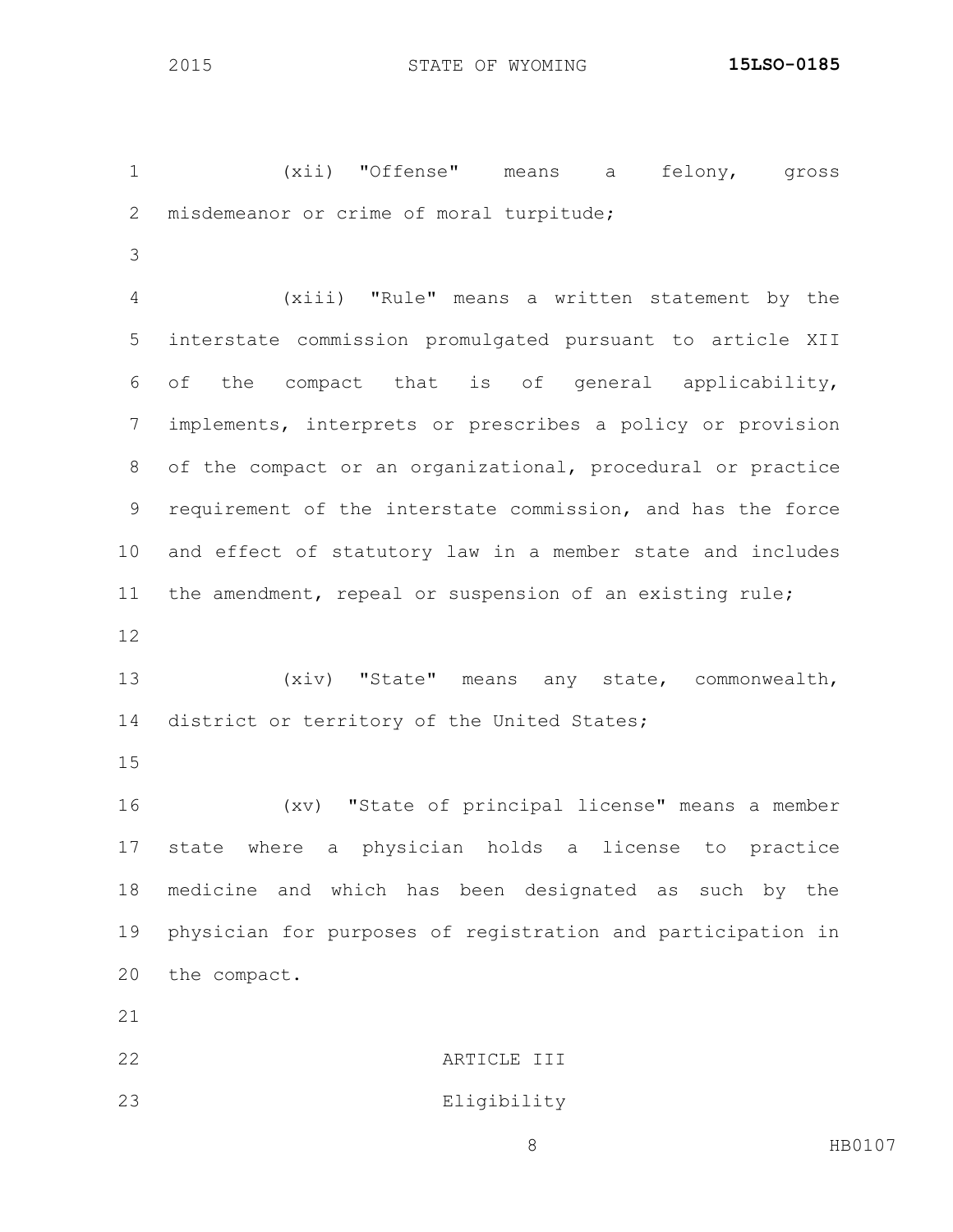(a) A physician must meet the eligibility requirements as defined in article II(a)(xi) to receive an expedited license under the terms and provisions of the compact. (b) A physician who does not meet the requirements of article II(a)(xi) may obtain a license to practice medicine in a member state if the individual complies with all laws and requirements, other than the compact, relating to the issuance of a license to practice medicine in that state. ARTICLE IV Designation of State of Principal License (a) A physician shall designate a member state as the state of principal license for purposes of registration for expedited licensure through the compact if the physician possesses a full and unrestricted license to practice medicine in that state and the state is: (i) The state of primary residence for the physician;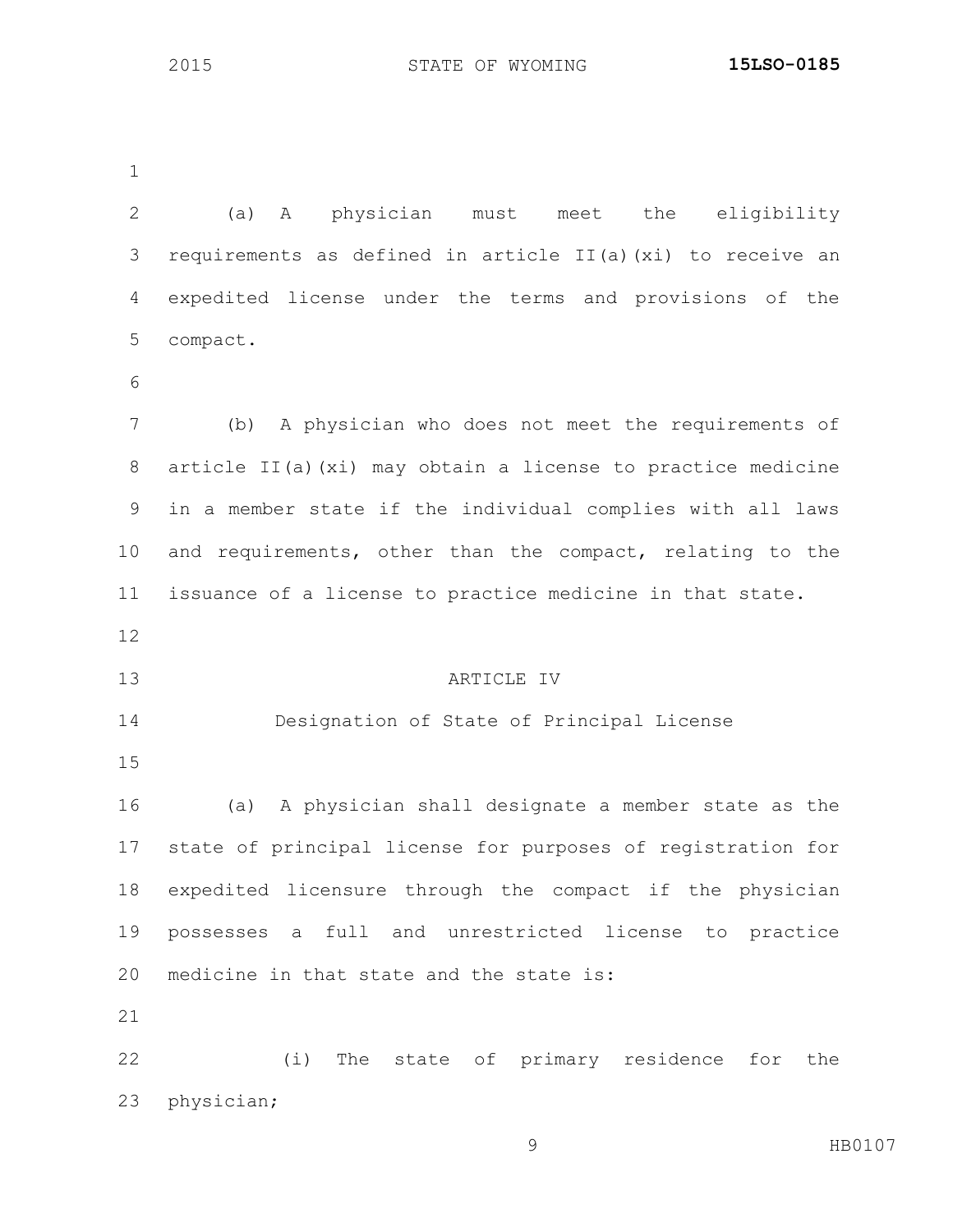(ii) The state where at least twenty-five percent (25%) of the practice of medicine occurs; (iii) The location of the physician's employer; or (iv) If no state qualifies under paragraph (a)(i), (ii) or (iii) of this article, the state designated as state of residence for purpose of federal income tax. (b) A physician may redesignate a member state as state of principal license at any time, as long as the state meets the requirements in subsection (a) of this article. (c) The interstate commission is authorized to develop rules to facilitate redesignation of another member state as the state of principal license. ARTICLE V Application and issuance of expedited licensure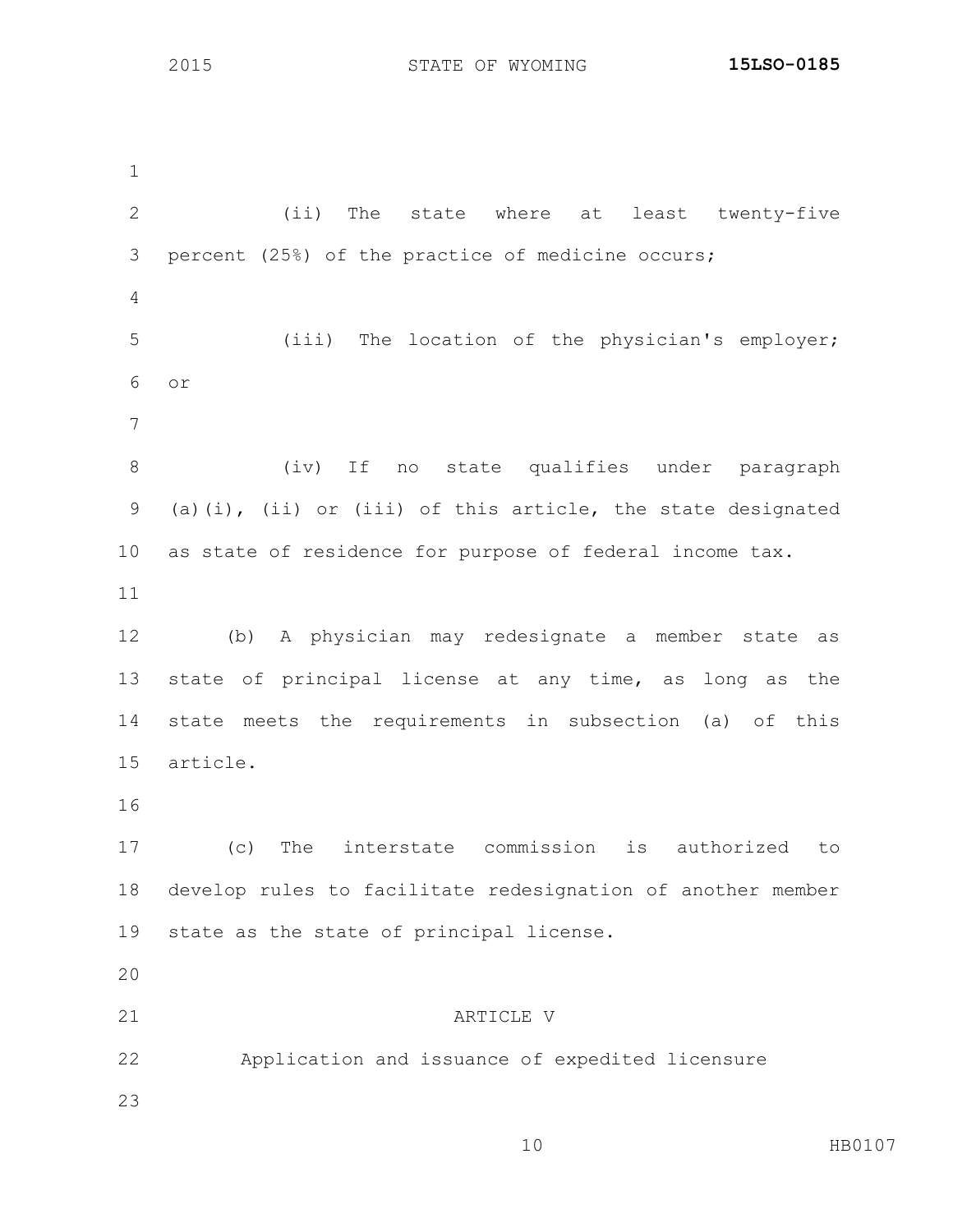(a) A physician seeking licensure through the compact shall file an application for an expedited license with the member board of the state selected by the physician as the state of principal license.

 (b) Upon receipt of an application for an expedited license, the member board within the state selected as the state of principal license shall evaluate whether the physician is eligible for expedited licensure and issue a letter of qualification, verifying or denying the physician's eligibility, to the interstate commission, subject to the following:

 (i) Static qualifications, which include verification of medical education, graduate medical education, results of any medical or licensing examination and other qualifications as determined by the interstate commission through rule, shall not be subject to additional primary source verification where primary sources have already been verified by the state of principal license; 

 (ii) The member board within the state selected as the state of principal license shall, in the course of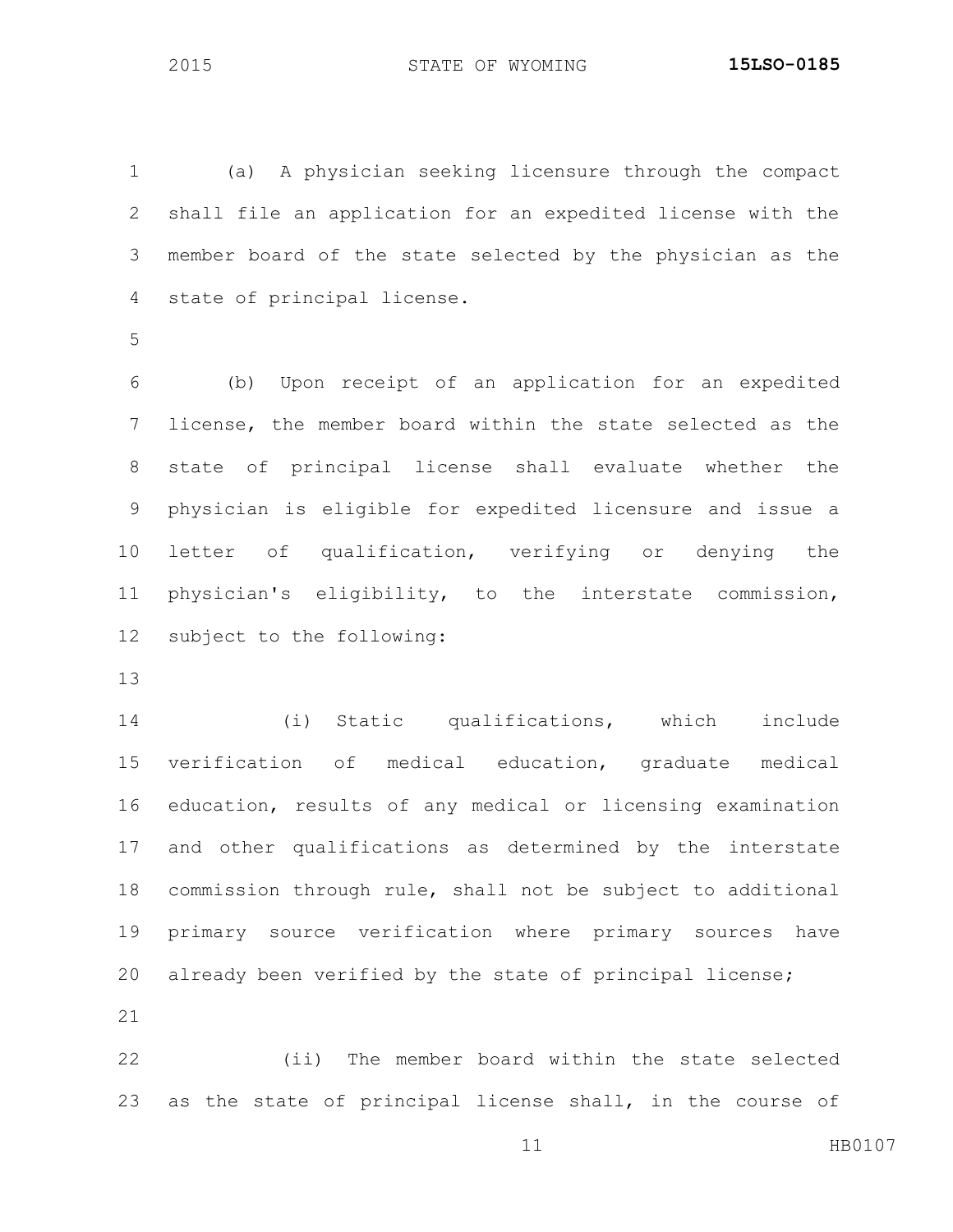verifying eligibility, perform a criminal background check of an applicant, including the use of the results of fingerprint or other biometric data checks compliant with the requirements of the federal bureau of investigation, with the exception of federal employees who have suitability determination in accordance with 5 C.F.R. § 731.202;

 (iii) Appeal on the determination of eligibility shall be made to the member state where the application was filed and shall be subject to the law of that state.

 (c) Upon verification under subsection (b) of this article, physicians eligible for an expedited license shall complete the registration process established by the interstate commission to receive a license in a member state selected pursuant to subsection (a) of this article, including the payment of any applicable fees.

 (d) After receiving verification of eligibility under subsection (b) of this article and any fees under subsection (c) of this article, a member board shall issue an expedited license to the physician. This license shall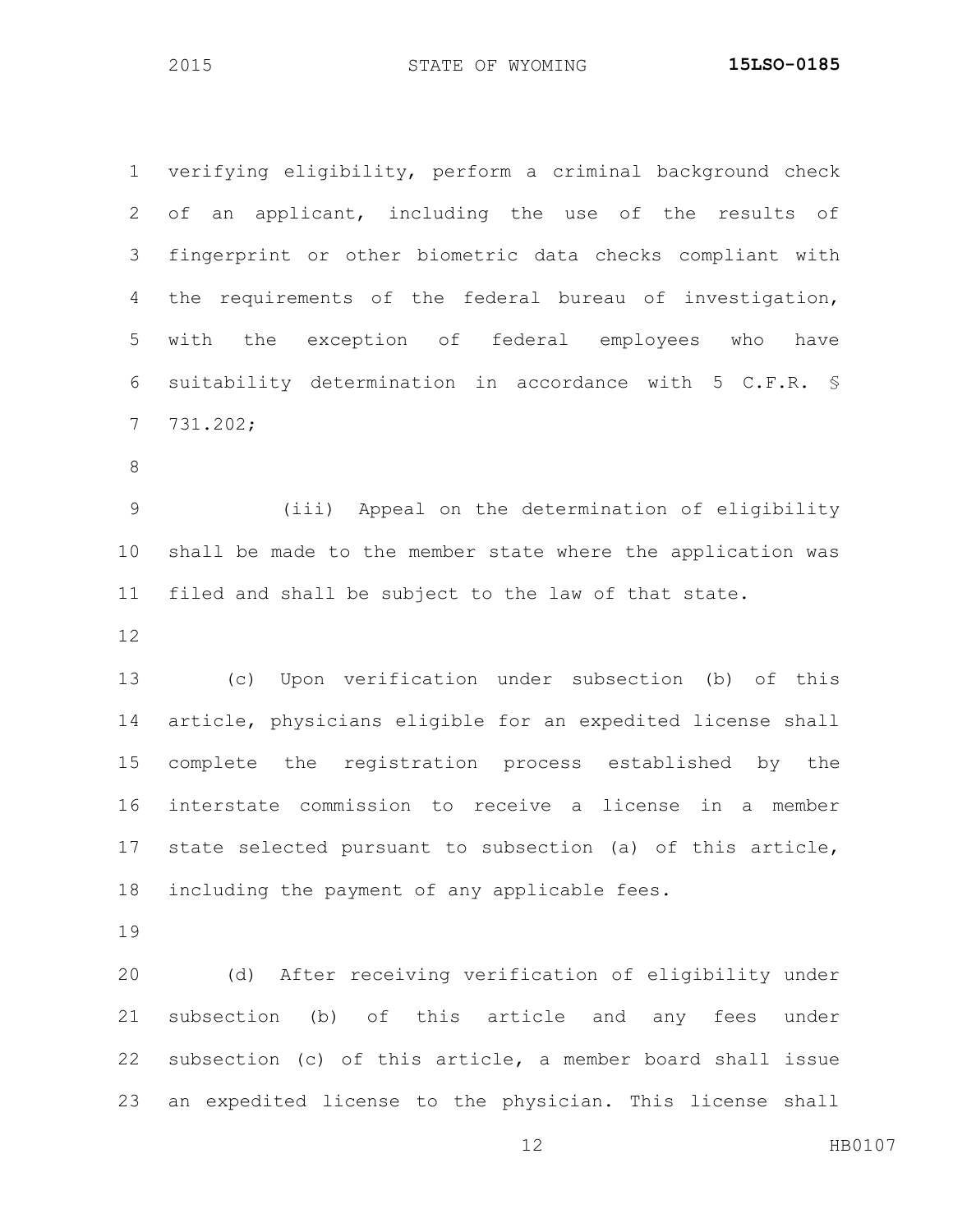authorize the physician to practice medicine in the issuing state consistent with the medical practice act and all applicable laws and regulations of the issuing member board and member state.

 (e) An expedited license shall be valid for a period consistent with the licensure period in the member state and in the same manner as required for other physicians holding a full and unrestricted license within the member state.

 (f) An expedited license obtained though the compact shall be terminated if a physician fails to maintain a license in the state of principal licensure for a nondisciplinary reason, without redesignation of a new state of principal licensure.

 (g) The interstate commission is authorized to develop rules regarding the application process, including payment of any applicable fees and the issuance of an expedited license.

ARTICLE VI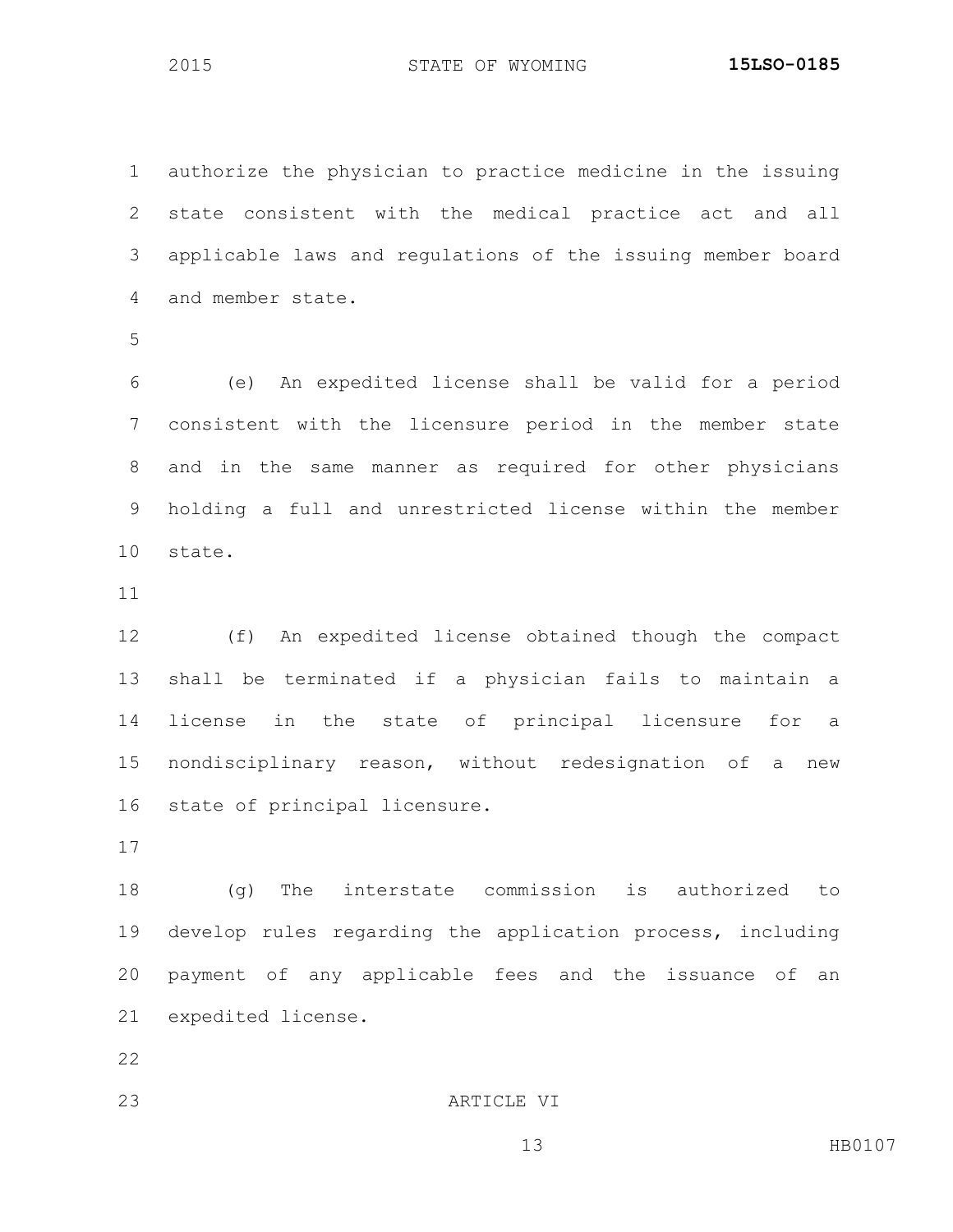| $\mathbf 1$    | Fees for Expedited Licensure                               |
|----------------|------------------------------------------------------------|
| $\mathbf{2}$   |                                                            |
| 3              | member state issuing an expedited<br>(a)<br>A<br>license   |
| $\overline{4}$ | authorizing the practice of medicine in that state may     |
| 5              | impose a fee for a license issued or renewed through the   |
| 6              | compact.                                                   |
| 7              |                                                            |
| 8              | The interstate commission is authorized<br>(b)<br>to       |
| $\mathsf 9$    | develop rules regarding fees for expedited licenses.       |
| 10             |                                                            |
| 11             | ARTICLE VII                                                |
| 12             | Renewal and Continued Participation                        |
| 13             |                                                            |
| 14             | (a) A physician seeking to renew an expedited license      |
| 15             | granted in a member state shall complete a renewal process |
| 16             | with the interstate commission if the physician:           |
| 17             |                                                            |
| 18             | Maintains a full and unrestricted license in<br>(i)        |
| 19             | a state of principal license;                              |
| 20             |                                                            |
| 21             | (ii) Has not<br>convicted, received<br>been                |
| 22             | adjudication, deferred adjudication, community supervision |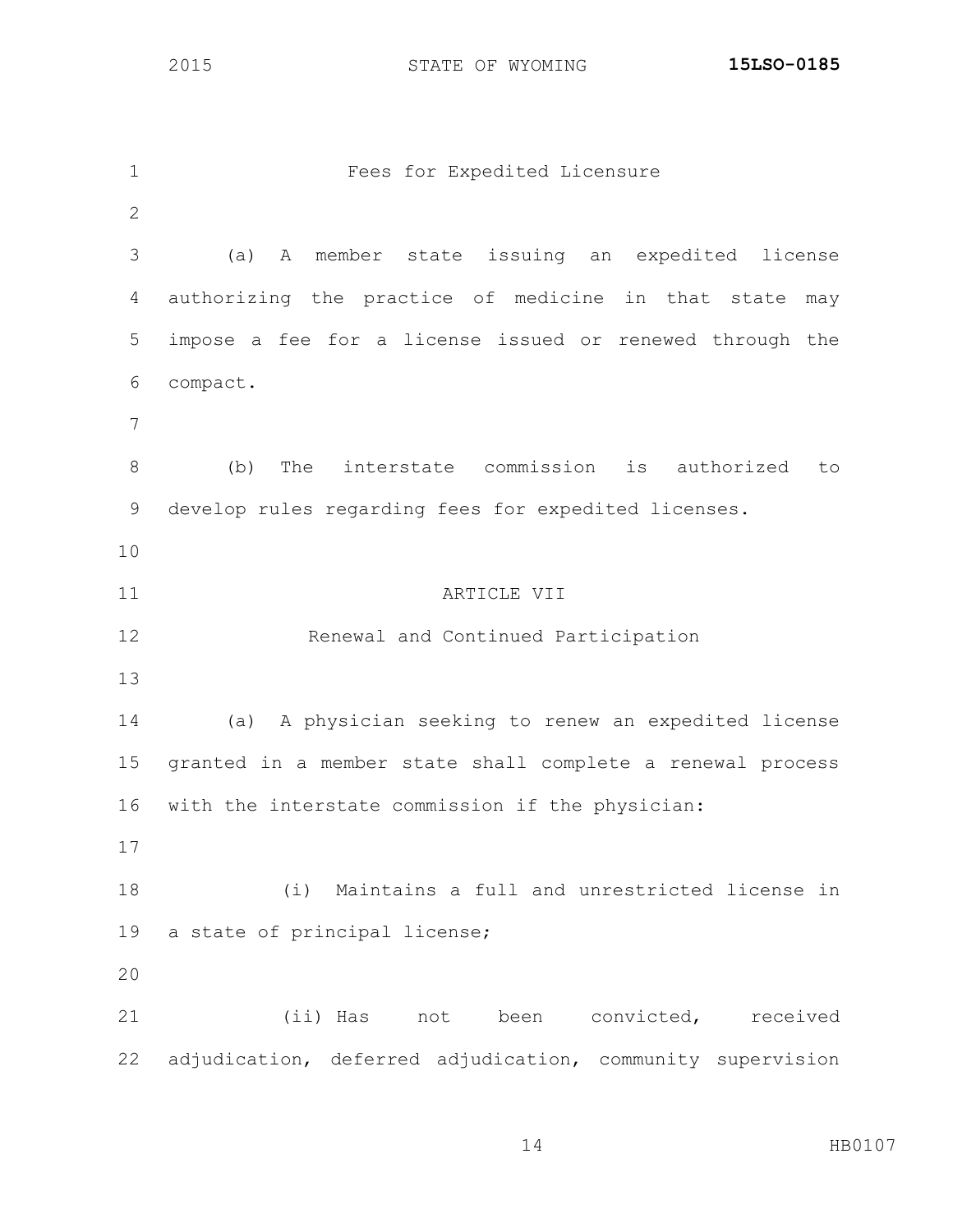or deferred disposition for any offense by a court of appropriate jurisdiction; (iii) Has not had a license authorizing the practice of medicine subject to discipline by a licensing agency in any state, federal or foreign jurisdiction, excluding any action related to nonpayment of fees related to a license; and (iv) Has not had a controlled substance license or permit suspended or revoked by a state or the United States drug enforcement administration. (b) Physicians shall comply with all continuing professional development or continuing medical education requirements for renewal of a license issued by a member state. (c) The interstate commission shall collect any renewal fees charged for the renewal of a license and distribute the fees to the applicable member board.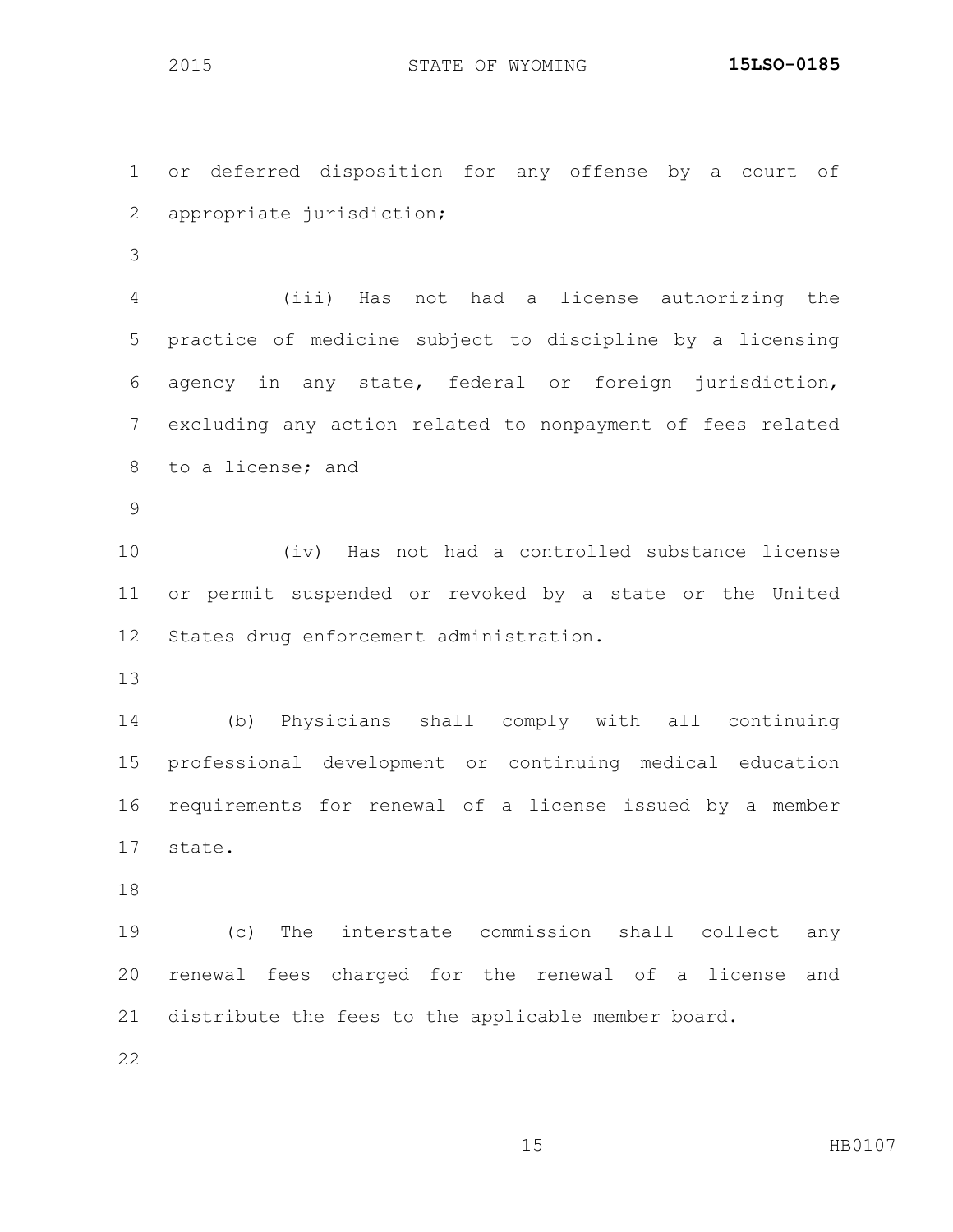(d) Upon receipt of any renewal fees collected under subsection (c) of this article, a member board shall renew the physician's license. (e) Physician information collected by the interstate commission during the renewal process will be distributed to all member boards. (f) The interstate commission is authorized to develop rules to address renewal of licenses obtained through the compact. **ARTICLE VIII**  Coordinated Information System (a) The interstate commission shall establish a database of all physicians licensed, or who have applied for licensure, under article V. (b) Notwithstanding any other provision of law, member boards shall report to the interstate commission any public action or complaints against a licensed physician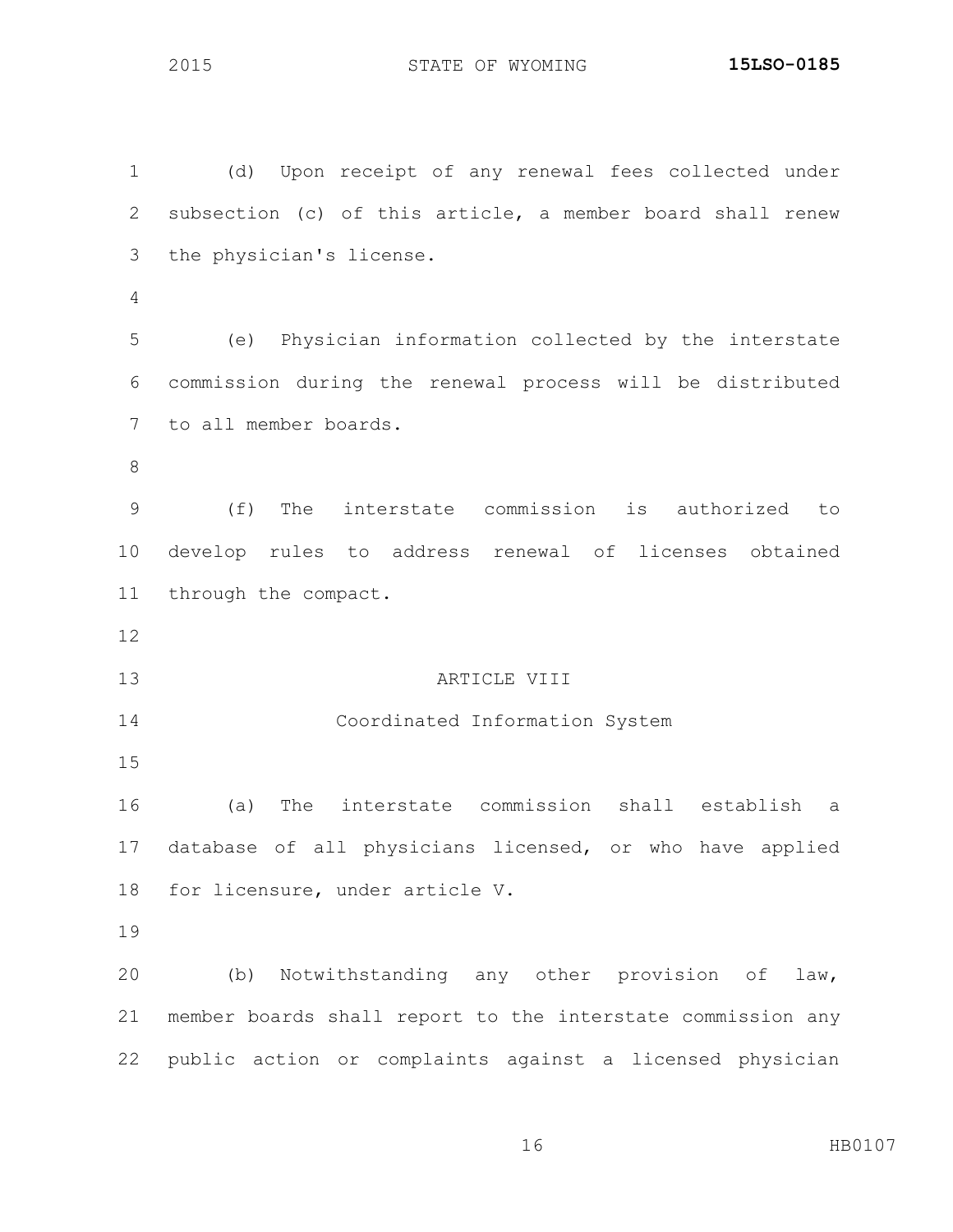who has applied or received an expedited license through the compact. (c) Member boards shall report disciplinary or investigatory information determined as necessary and proper by rule of the interstate commission. (d) Member boards may report any nonpublic complaint, disciplinary or investigatory information not required by subsection (c) of this article, to the interstate commission. (e) Member boards shall share complaint or disciplinary information about a physician upon request of another member board. (f) All information provided to the interstate commission or distributed by member boards shall be

 confidential, filed under seal and used only for investigatory or disciplinary matters.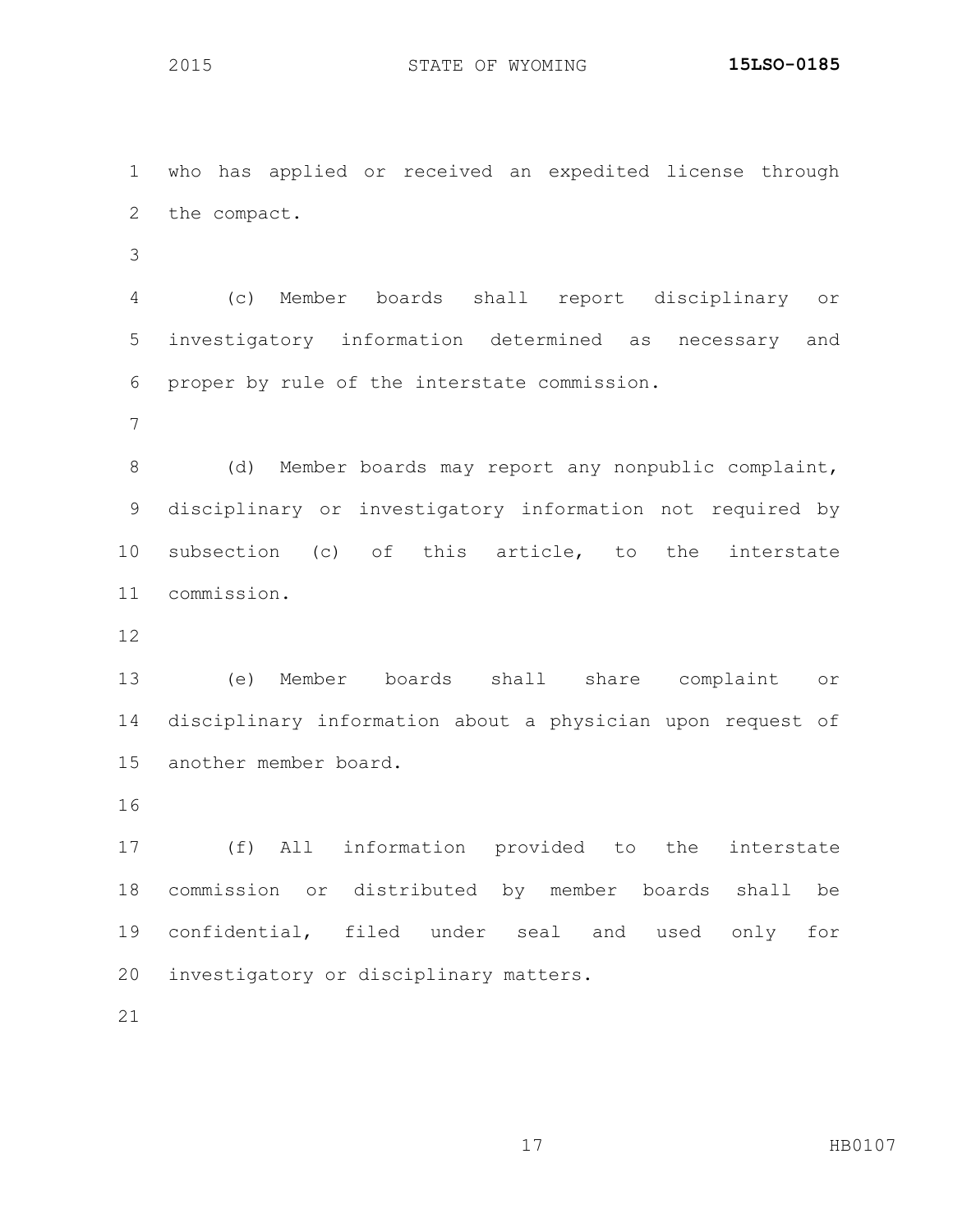(g) The interstate commission is authorized to develop rules for mandated or discretionary sharing of information by member boards. ARTICLE IX Joint Investigations (a) Licensure and disciplinary records of physicians are deemed investigative. (b) In addition to the authority granted to a member board by its respective medical practice act or other applicable state law, a member board may participate with other member boards in joint investigations of physicians licensed by the member boards. (c) A subpoena issued by a member state shall be enforceable in other member states. (d) Member boards may share any investigative, litigation or compliance materials in furtherance of any joint or individual investigation initiated under the compact.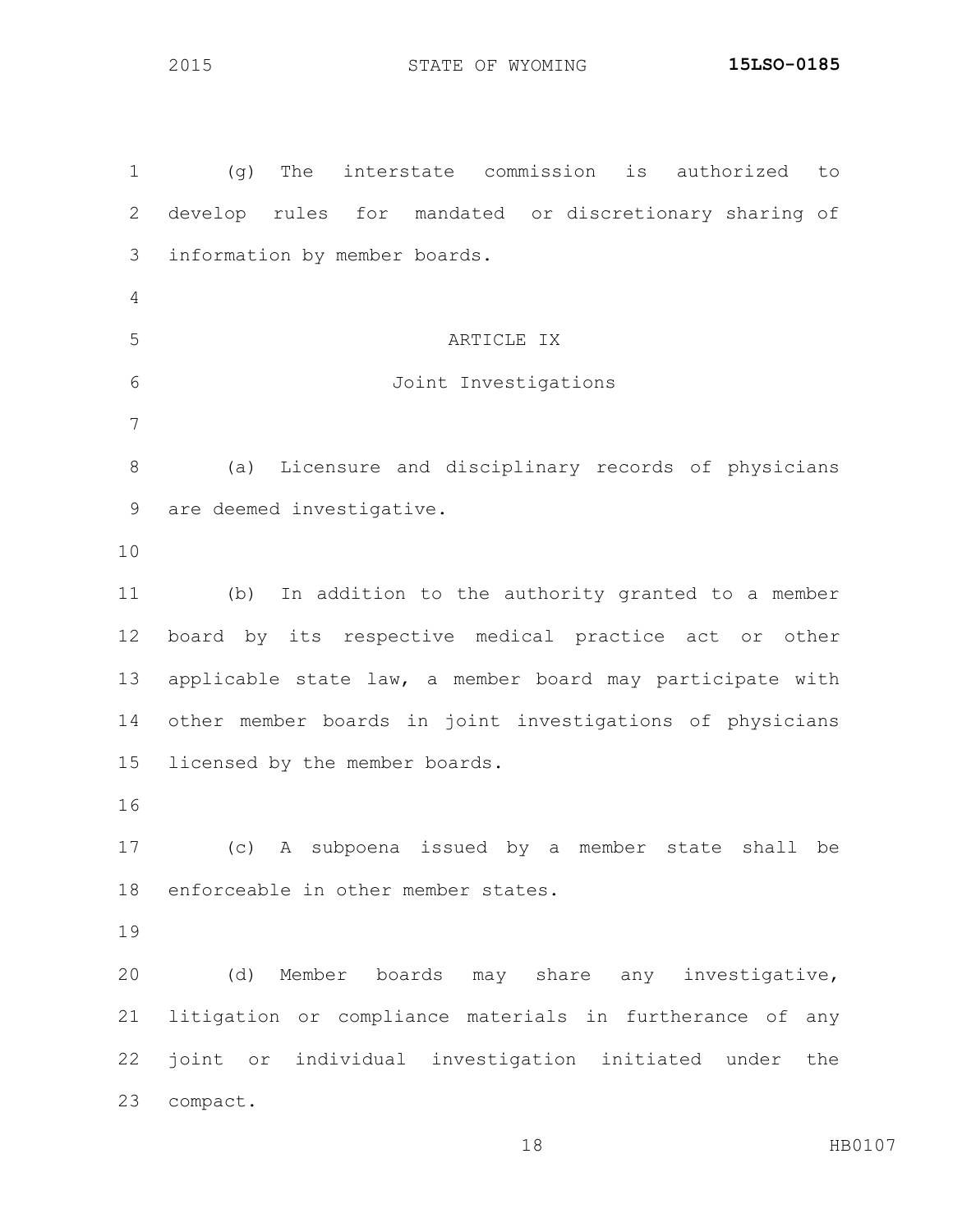| $\mathbf{2}$ | Any member state may investigate actual<br>(e)<br>$\circ$ r  |
|--------------|--------------------------------------------------------------|
| 3            | alleged violations of the statutes authorizing the practice  |
| 4            | of medicine in any other member state in which a physician   |
| 5            | holds a license to practice medicine.                        |
| 6            |                                                              |
| 7            | ARTICLE X                                                    |
| $\,8\,$      | Disciplinary Actions                                         |
| $\mathsf 9$  |                                                              |
| 10           | (a) Any disciplinary action taken by any member board        |
| 11           | against a physician licensed through the compact shall be    |
| 12           | deemed unprofessional conduct which may be subject<br>to     |
| 13           | discipline by other member boards, in addition to<br>any     |
| 14           | violation of the medical practice act or regulations<br>in   |
| 15           | that state.                                                  |
| 16           |                                                              |
| 17           | (b) If a license granted to a physician by the member        |
| 18           | board in the state of principal<br>license<br>is<br>revoked, |
| 19           | surrendered or relinquished in lieu of discipline, or        |
| 20           | suspended, then all licenses issued to the physician by      |
| 21           | boards shall automatically be placed, without<br>member      |
| 22           | further action necessary by any member board, on the same    |
| 23           | If the member board in the state of principal<br>status.     |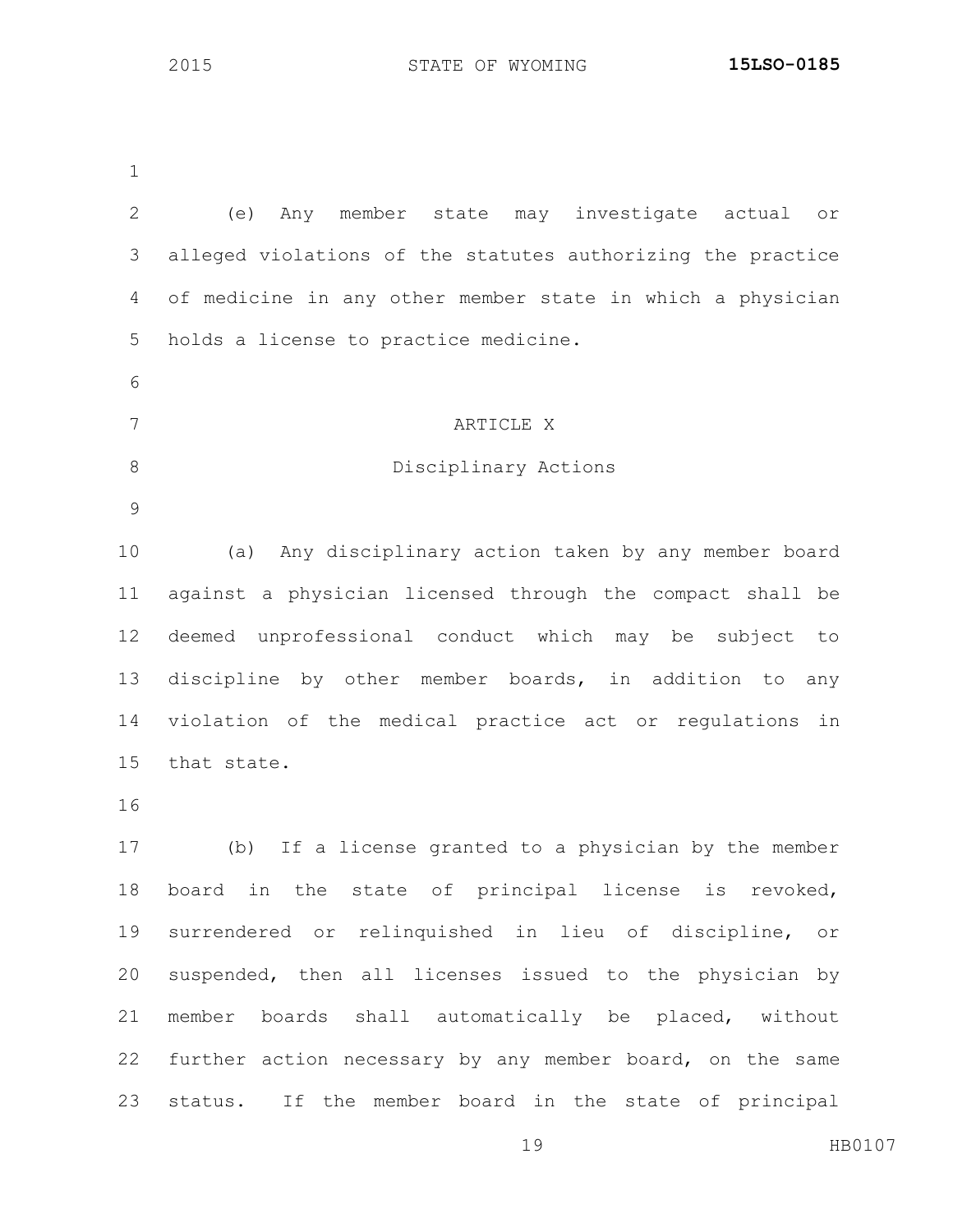license subsequently reinstates the physician's license, a license issued to the physician by any other member board shall remain encumbered until that respective member board takes action to reinstate the license in a manner consistent with the medical practice act of that state. (c) If disciplinary action is taken against a physician by a member board not in the state of principal license, any other member board may deem the action conclusive as to matter of law and fact decided and: (i) Impose the same or lesser sanction against the physician so long as such sanctions are consistent with 14 the medical practice act of that state; or (ii) Pursue separate disciplinary action against the physician under its respective medical practice act, regardless of the action taken in other member states. (d) If a license granted to a physician by a member board is revoked, surrendered or relinquished in lieu of discipline or suspended, then any license issued to the physician by any other member board shall be suspended,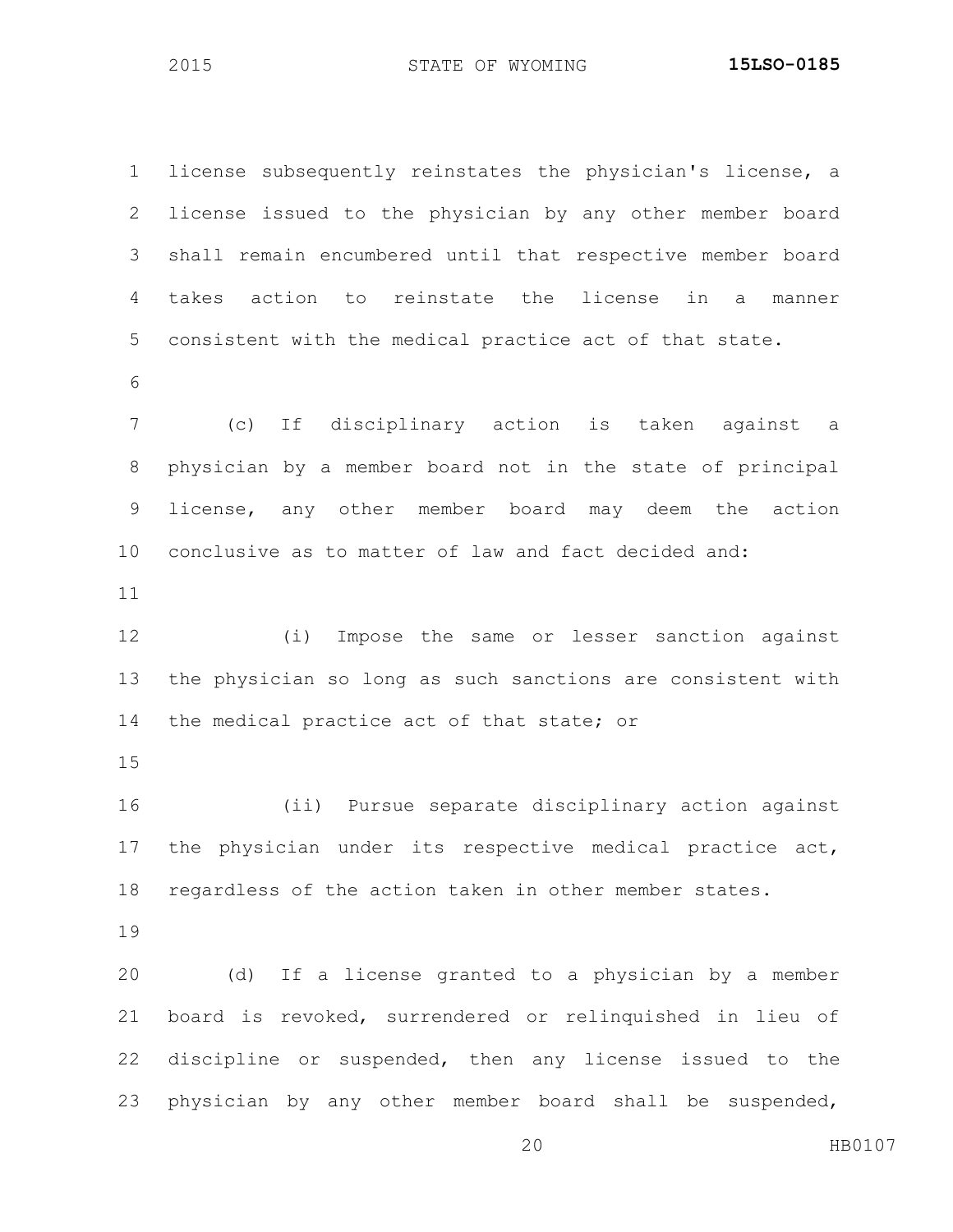automatically and immediately without further action necessary by the other member board, for ninety (90) days upon entry of the order by the disciplining board, to permit the member board to investigate the basis for the action under the medical practice act of that state. A member board may terminate the automatic suspension of the license it issued prior to the completion of the ninety (90) day suspension period in a manner consistent with the medical practice act of that state. ARTICLE XI Interstate Medical Licensure Compact Commission (a) The member states hereby create the "Interstate Medical Licensure Compact Commission." (b) The purpose of the interstate commission is the administration of the Interstate Medical Licensure Compact, which is a discretionary state function. (c) The interstate commission shall be a body corporate and shall have all the responsibilities, powers and duties set forth in the compact and such additional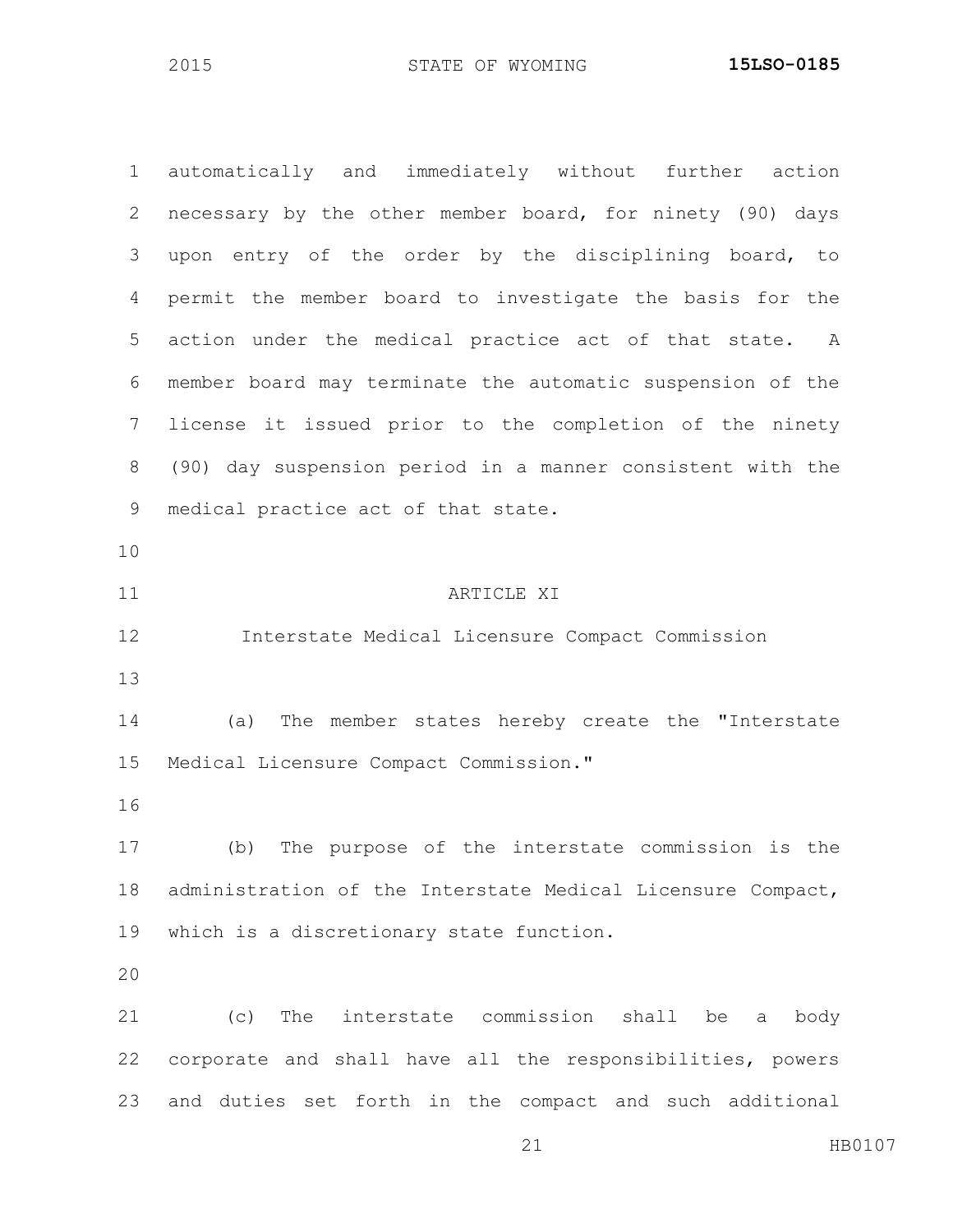powers as may be conferred upon it by a subsequent concurrent action of the respective legislatures of the member states in accordance with the terms of the compact.

 (d) The interstate commission shall consist of two (2) voting representatives appointed by each member state who shall serve as commissioners. In states where allopathic and osteopathic physicians are regulated by separate member boards, or if the licensing and disciplinary authority is split between multiple member boards within a member state, the member state shall appoint one (1) representative from each member board. A commissioner shall be:

 (i) An allopathic or osteopathic physician 16 appointed to a member board;

18 (ii) An executive director, executive secretary or similar executive of a member board; or

 (iii) A member of the public appointed to a member board.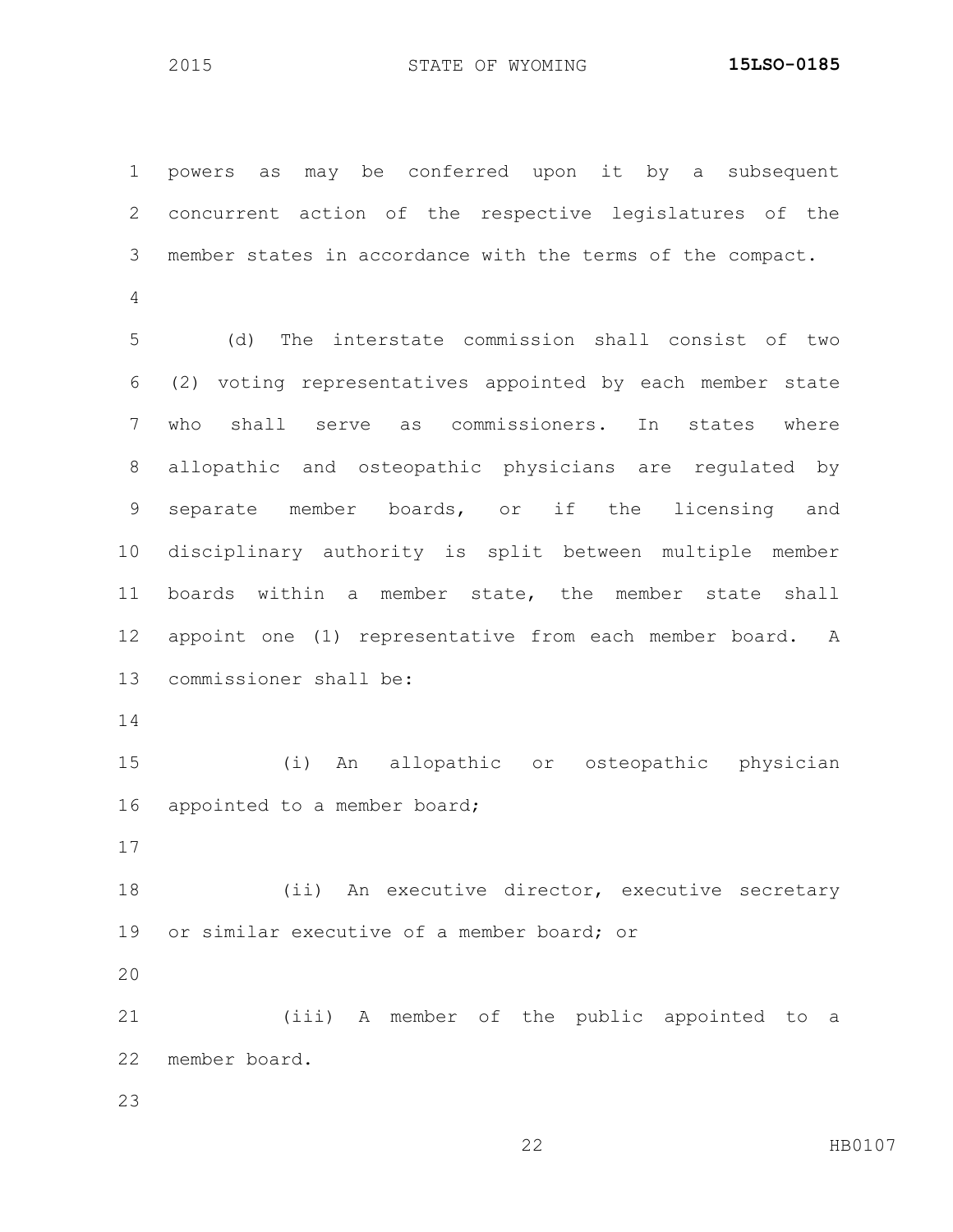(e) The interstate commission shall meet at least once each calendar year. A portion of this meeting shall be a business meeting to address such matters as may properly come before the commission, including the election of officers. The chairperson may call additional meetings and shall call for a meeting upon the request of a majority of the member states.

 (f) The bylaws may provide for meetings of the interstate commission to be conducted by telecommunication or electronic communication.

 (g) Each commissioner participating at a meeting of the interstate commission is entitled to one (1) vote. A majority of commissioners shall constitute a quorum for the transaction of business, unless a larger quorum is required by the bylaws of the interstate commission. A commissioner shall not delegate a vote to another commissioner. In the absence of its commissioner, a member state may delegate voting authority for a specified meeting to another person from that state who shall meet the requirements of subsection (d) of this article.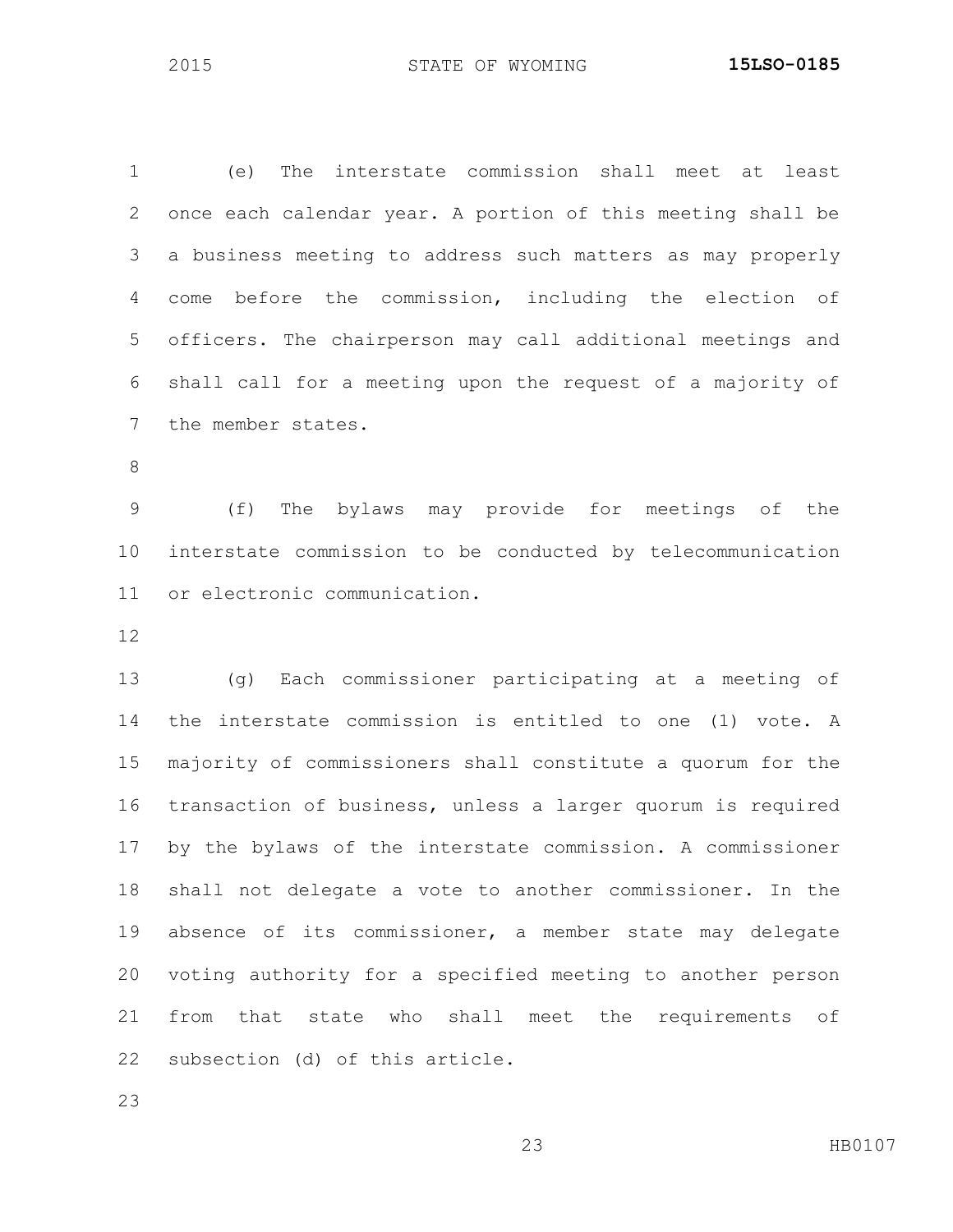(h) The interstate commission shall provide public notice of all meetings and all meetings shall be open to the public. The interstate commission may close a meeting, in full or in portion, where it determines by a two-thirds (2/3) vote of the commissioners present that an open meeting would be likely to: (i) Relate solely to the internal personnel practices and procedures of the interstate commission; (ii) Discuss matters specifically exempted from disclosure by federal statute; (iii) Discuss trade secrets, commercial or financial information that is privileged or confidential; (iv) Involve accusing a person of a crime or formally censuring a person; (v) Discuss information of a personal nature where disclosure would constitute a clearly unwarranted invasion of personal privacy;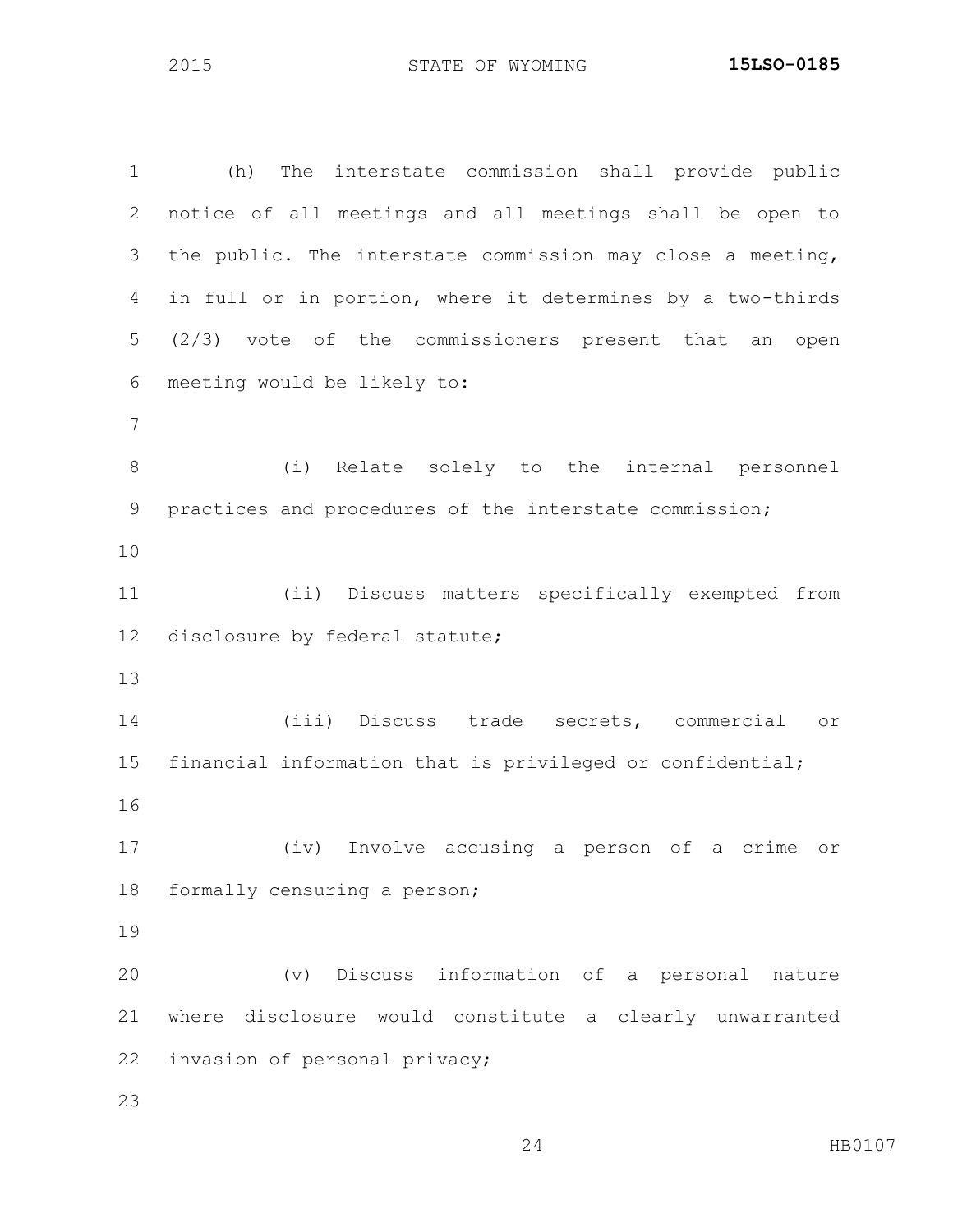(vi) Discuss investigative records compiled for law enforcement purposes; or 

- (vii) Specifically relate to the participation in a civil action or other legal proceeding.
	-

 (j) The interstate commission shall keep minutes which shall fully describe all matters discussed in a meeting and shall provide a full and accurate summary of actions taken, including record of any roll call votes.

 (k) The interstate commission shall make its information and official records, to the extent not 14 otherwise designated in the compact or by its rules, available to the public for inspection.

 (m) The interstate commission shall establish an executive committee, which shall include officers, members and others as determined by the bylaws. The executive committee shall have the power to act on behalf of the interstate commission, with the exception of rulemaking, during periods when the interstate commission is not in session. When acting on behalf of the interstate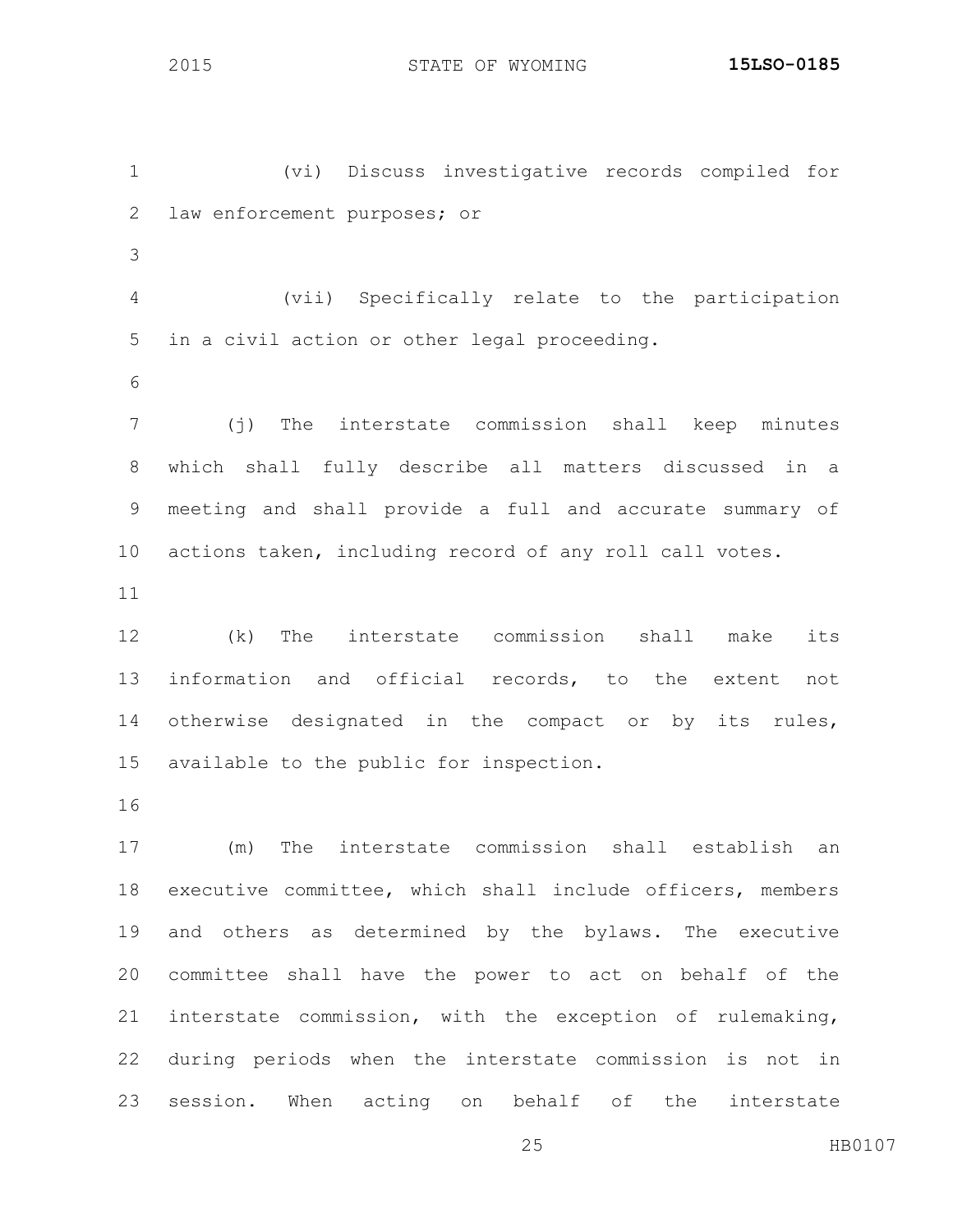commission, the executive committee shall oversee the administration of the compact including enforcement and compliance with the provisions of the compact, its bylaws and rules and other such duties as necessary. (n) The interstate commission may establish other committees for governance and administration of the compact. ARTICLE XII Powers and Duties of the Interstate Commission (a) The interstate commission shall have the duty and power to: (i) Oversee and maintain the administration of the compact; (ii) Promulgate rules which shall be binding to the extent and in the manner provided for in the compact; (iii) Issue, upon the request of a member state or member board, advisory opinions concerning the meaning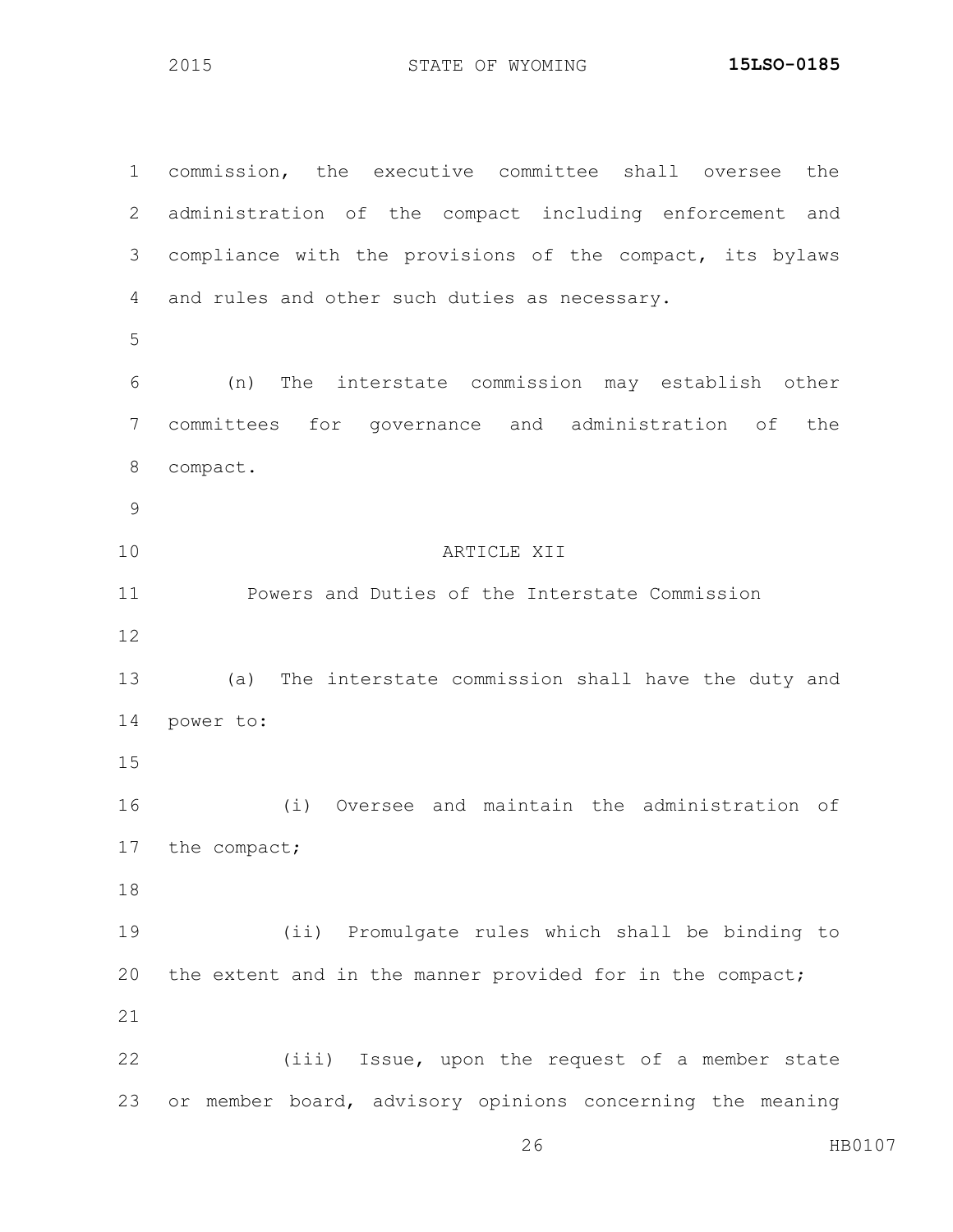or interpretation of the compact, its bylaws, rules and actions;

 (iv) Enforce compliance with compact provisions, the rules promulgated by the interstate commission and the bylaws, using all necessary and proper means, including but not limited to the use of judicial process;

 (v) Establish and appoint committees including, but not limited to, an executive committee as required by article XI, which shall have the power to act on behalf of the interstate commission in carrying out its powers and duties;

 (vi) Pay or provide for the payment of the expenses related to the establishment, organization and ongoing activities of the interstate commission;

 (vii) Establish and maintain one (1) or more offices;

 (viii) Borrow, accept, hire or contract for services of personnel;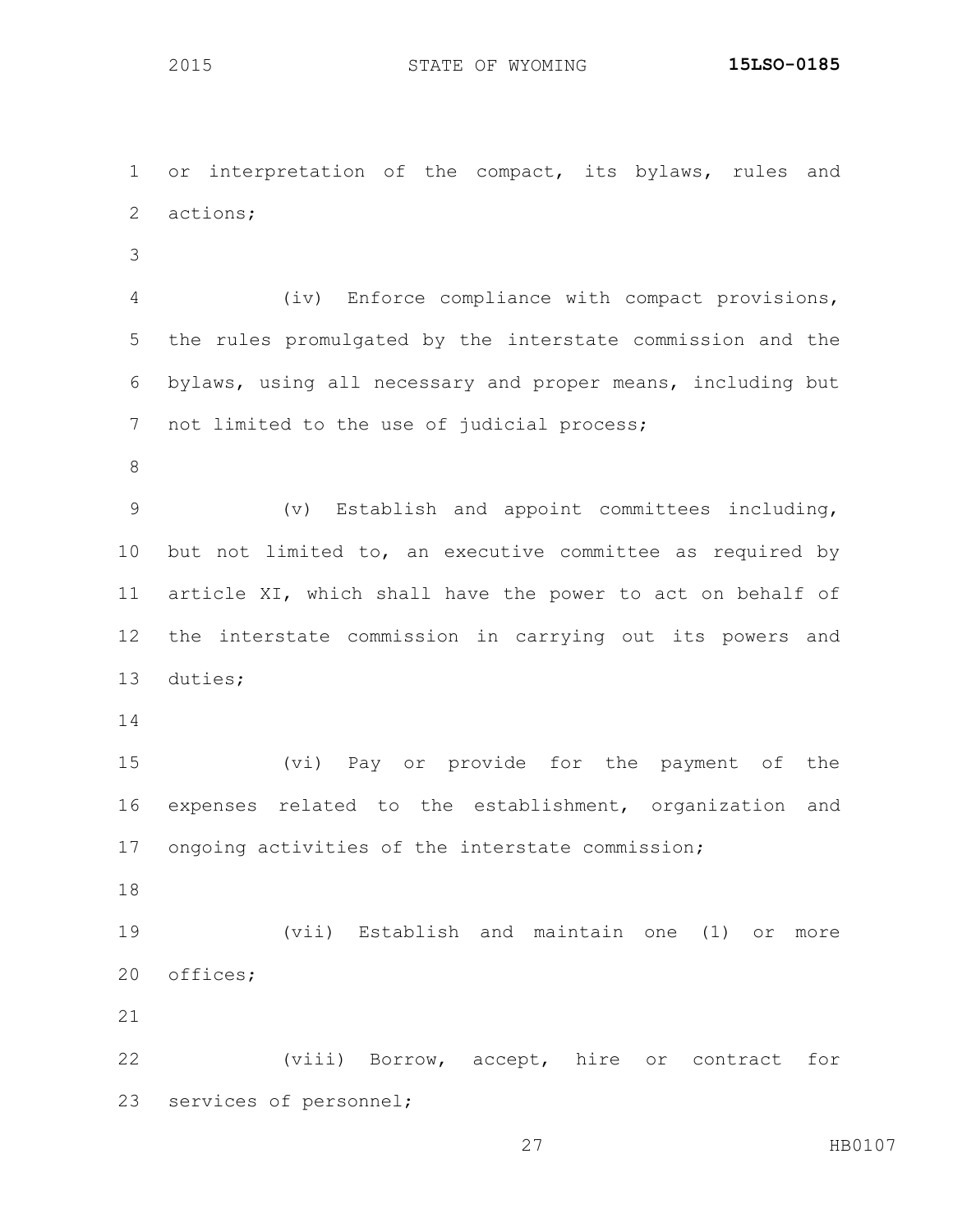2 (ix) Purchase and maintain insurance and bonds; (x) Employ an executive director who shall have such powers to employ, select or appoint employees, agents or consultants and to determine their qualifications, define their duties and fix their compensation; (xi) Establish personnel policies and programs relating to conflicts of interest, rates of compensation and qualifications of personnel; (xii) Accept donations and grants of money, equipment, supplies, materials and services and to receive, utilize and dispose of it in a manner consistent with the conflict of interest policies established by the interstate commission; (xiii) Lease, purchase, accept contributions or donations of or otherwise to own, hold, improve or use, any property, real, personal or mixed;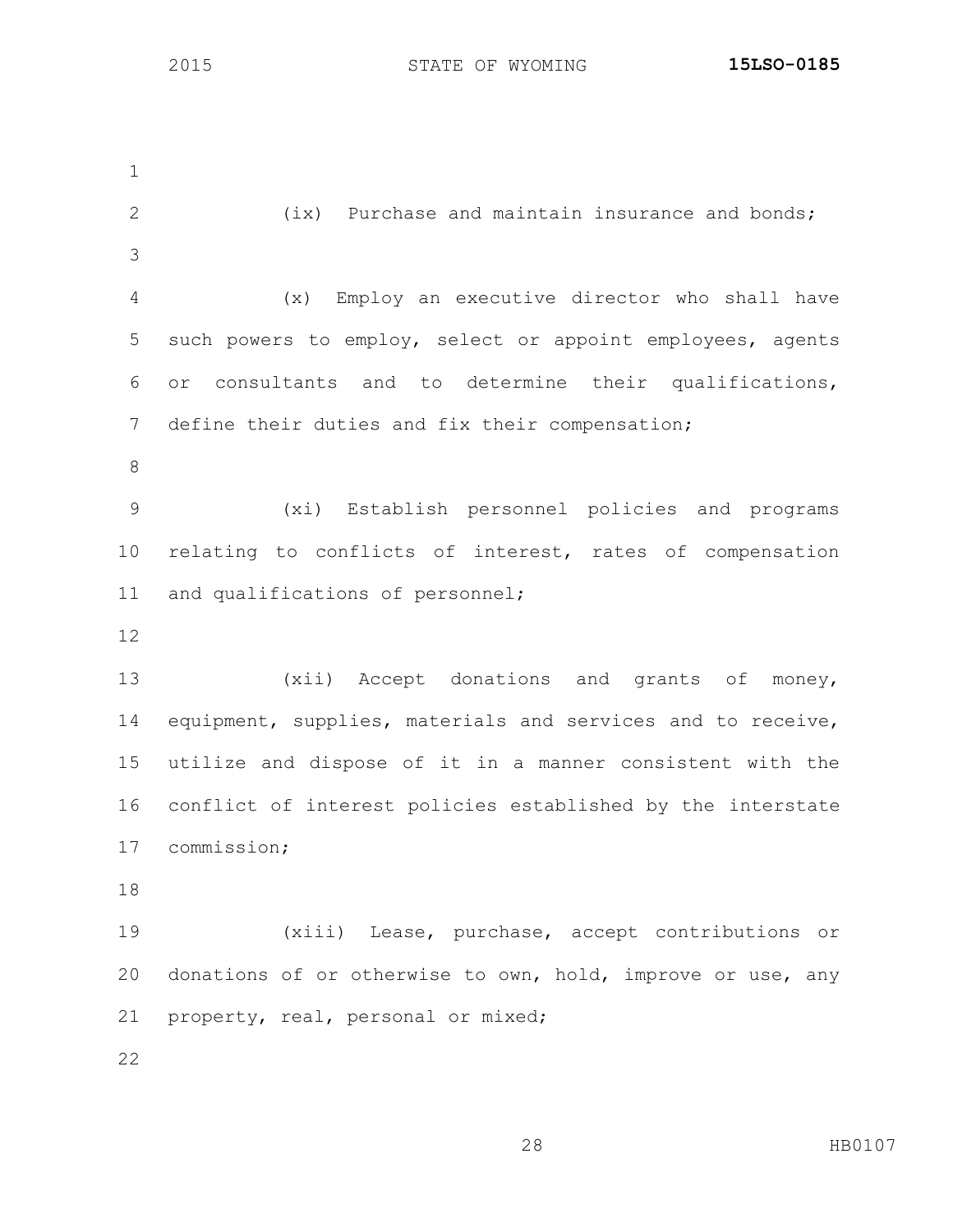(xiv) Sell, convey, mortgage, pledge, lease, exchange, abandon or otherwise dispose of any property, real, personal or mixed; (xv) Establish a budget and make expenditures; (xvi) Adopt a seal and bylaws governing the management and operation of the interstate commission; (xvii) Report annually to the legislatures and governors of the member states concerning the activities of the interstate commission during the preceding year. Such reports shall also include reports of financial audits and any recommendations that may have been adopted by the interstate commission; (xviii) Coordinate education, training and public awareness regarding the compact, its implementation and its operation; (xix) Maintain records in accordance with the bylaws;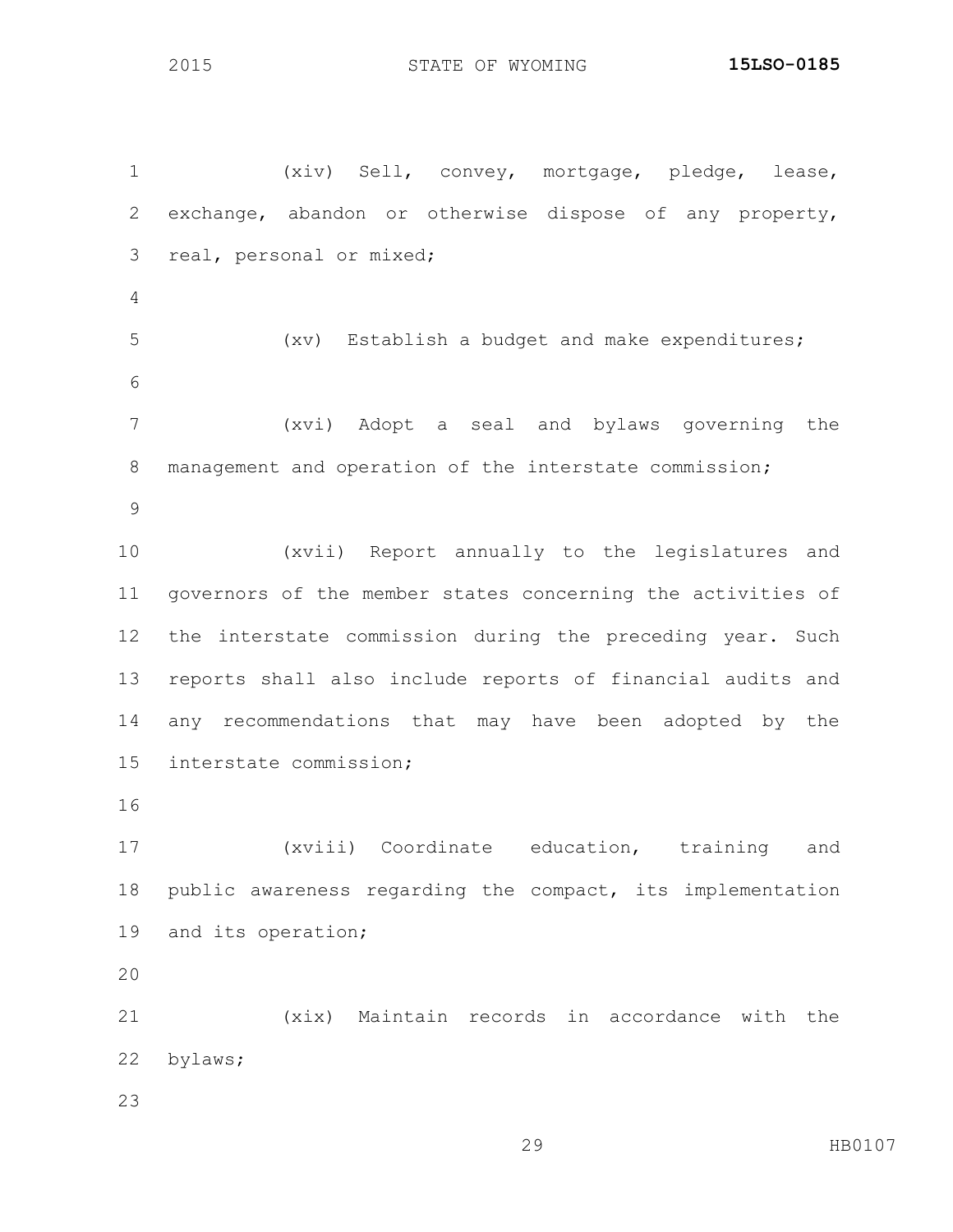(xx) Seek and obtain trademarks, copyrights and patents; and (xxi) Perform such functions as may be necessary or appropriate to achieve the purposes of the compact. ARTICLE XIII 8 Finance Powers (a) The interstate commission may levy on and collect an annual assessment from each member state to cover the cost of the operations and activities of the interstate commission and its staff. The total assessment must be sufficient to cover the annual budget approved each year for which revenue is not provided by other sources. The aggregate annual assessment amount shall be allocated upon a formula to be determined by the interstate commission, which shall promulgate a rule binding upon all member states. (b) The interstate commission shall not incur obligations of any kind prior to securing the funds

adequate to meet the same.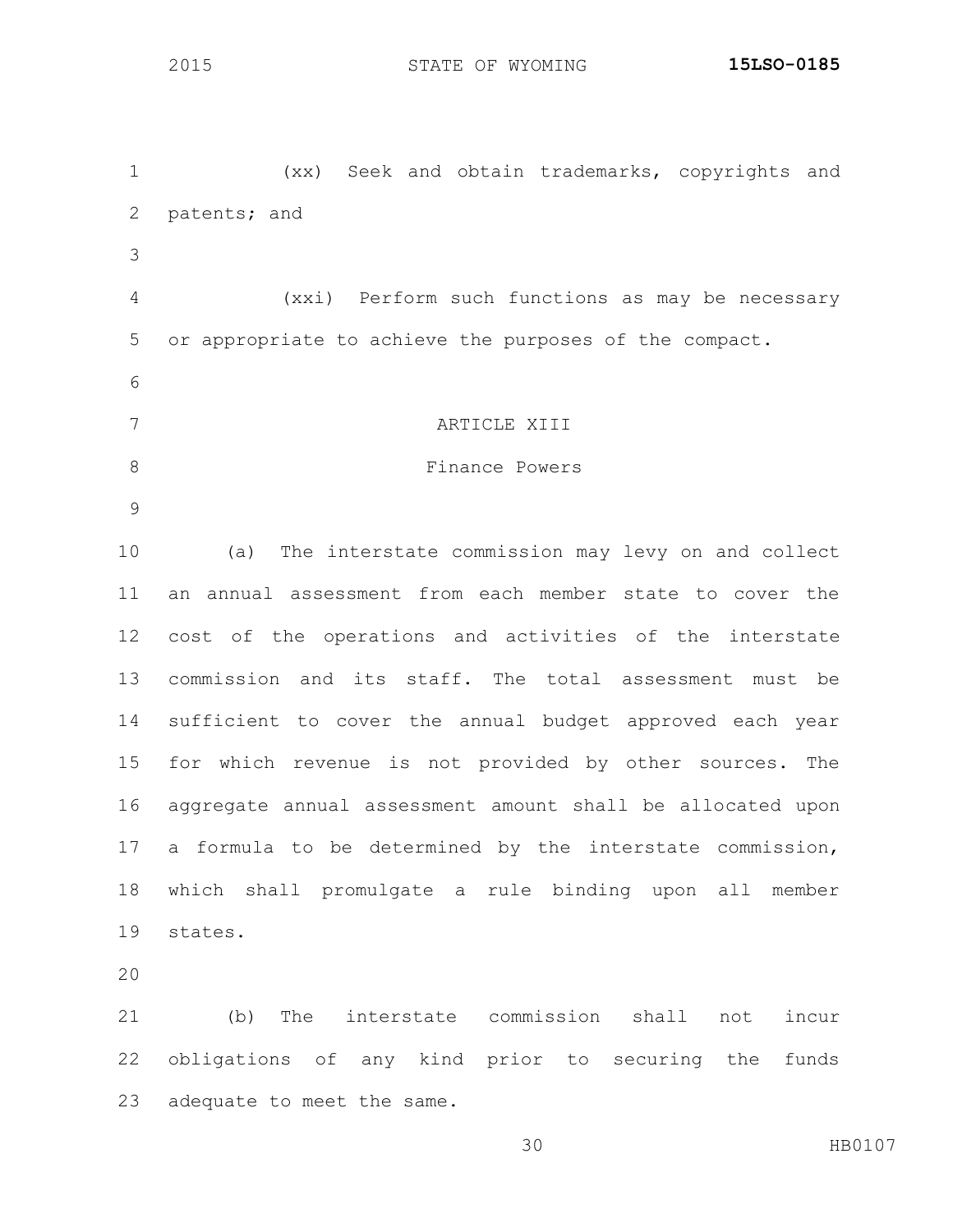(c) The interstate commission shall not pledge the credit of any of the member states, except by, and with the authority of, the member state. (d) The interstate commission shall be subject to a yearly financial audit conducted by a certified or licensed public accountant and the report of the audit shall be included in the annual report of the interstate commission. **ARTICLE XIV**  Organization and operation of the Interstate Commission (a) The interstate commission shall, by a majority of commissioners present and voting, adopt bylaws to govern its conduct as may be necessary or appropriate to carry out the purposes of the compact within twelve (12) months of the first interstate commission meeting. (b) The interstate commission shall elect or appoint annually from among its commissioners a chairperson, a vice-chairperson and a treasurer, each of whom shall have such authority and duties as may be specified in the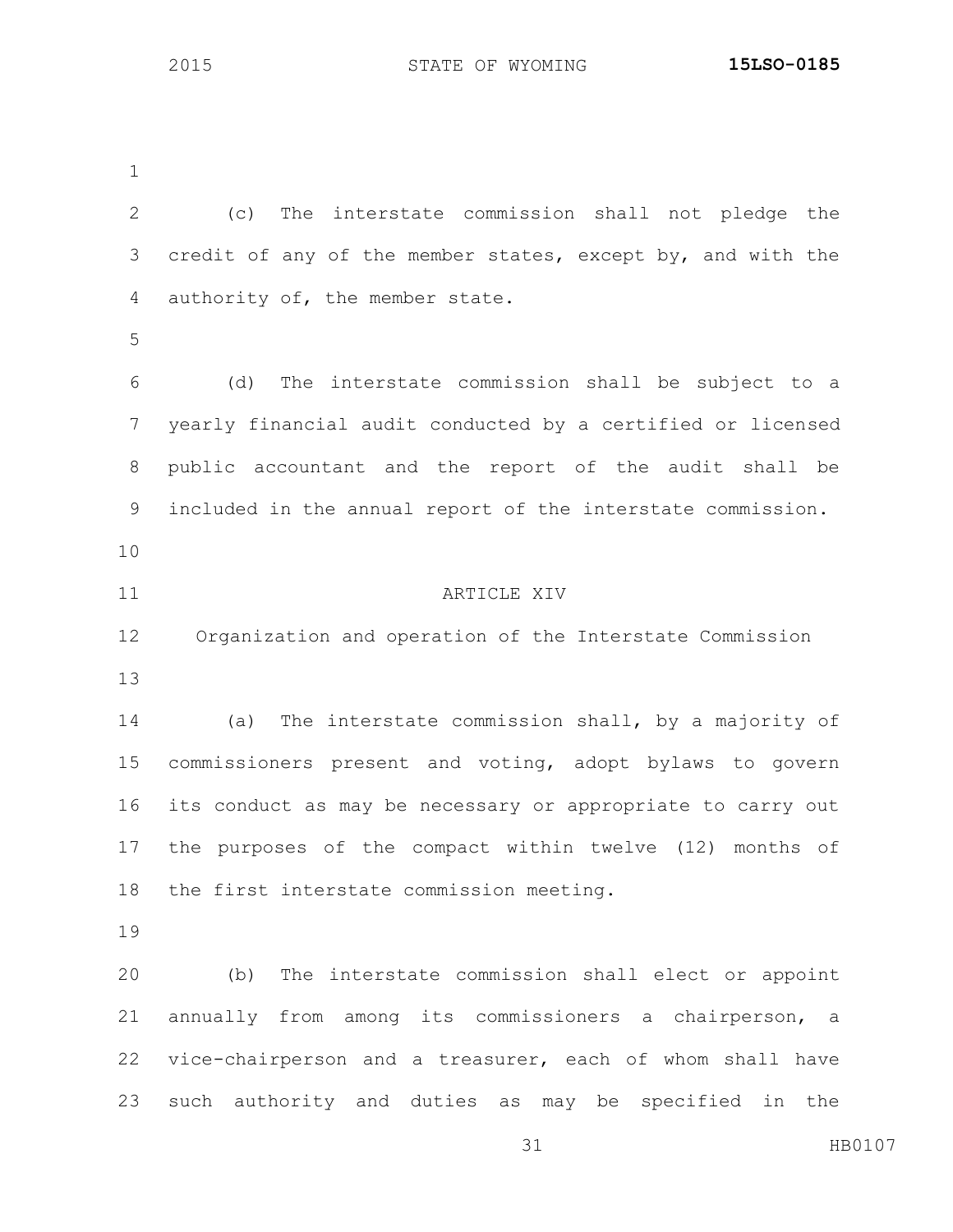bylaws. The chairperson, or in the chairperson's absence or disability, the vice-chairperson, shall preside at all meetings of the interstate commission.

 (c) Officers selected in subsection (b) of this article shall serve without remuneration from the interstate commission.

 (d) The officers and employees of the interstate commission shall be immune from suit and liability, either personally or in their official capacity, for a claim for damage to or loss of property or personal injury or other civil liability caused or arising out of, or relating to, an actual or alleged act, error or omission that occurred, or that the officer or employee had a reasonable basis for believing occurred, within the scope of interstate commission employment, duties or responsibilities provided that an officer or employee shall not be protected from suit or liability for damage, loss, injury or liability caused by the intentional or willful and wanton misconduct of the officer or employee. The immunity provided by this article shall be subject to the following: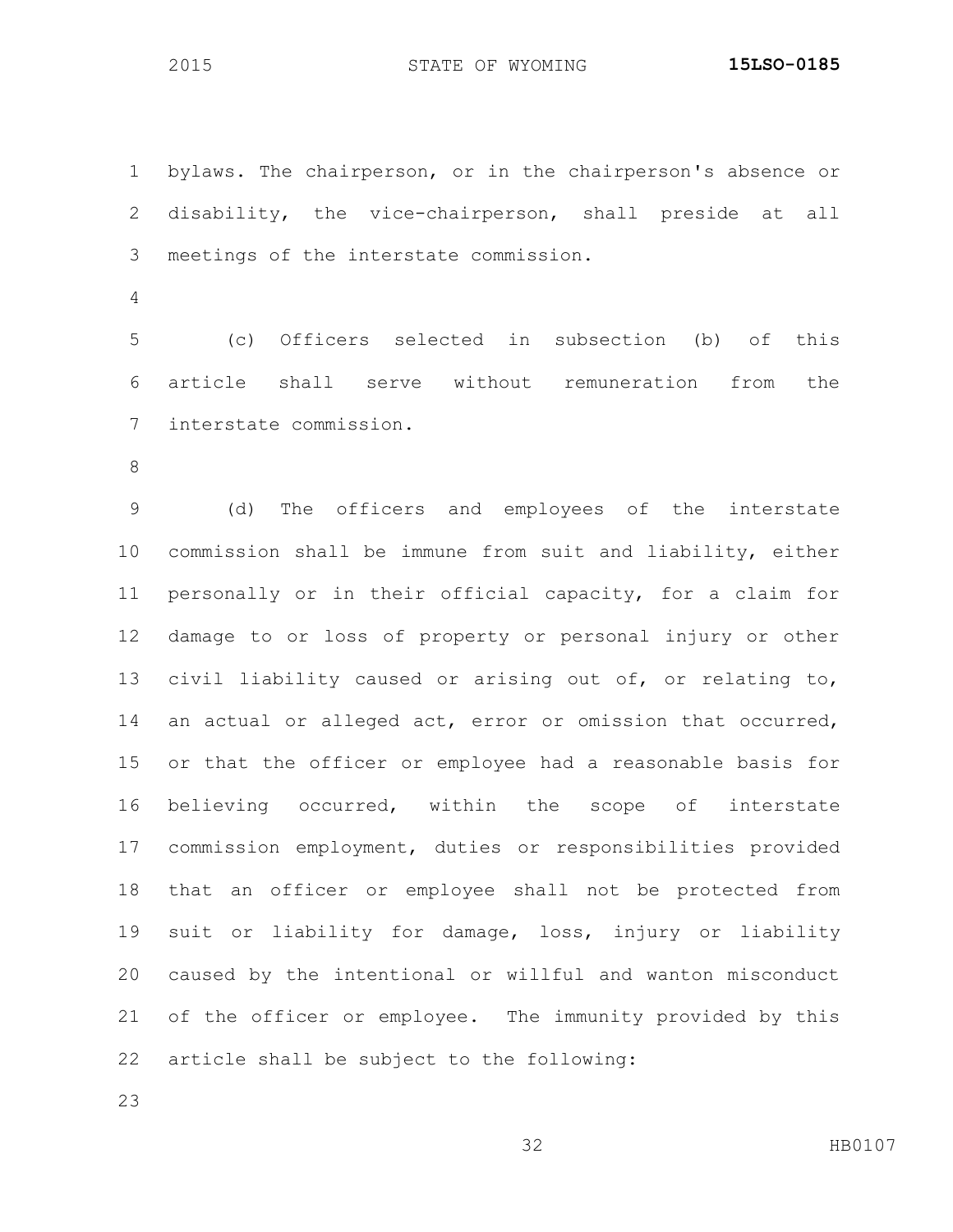(i) The liability of the executive director and employees of the interstate commission or representatives of the interstate commission, acting within the scope of the officer's or employee's employment or duties for acts, errors or omissions occurring within the officer's or employee's state, may not exceed the limits of liability set forth under the constitution and laws of that state for state officials, employees and agents. The interstate commission is considered to be an instrumentality of the states for the purposes of any such action. Nothing in this subsection shall be construed to protect the officer or employee from suit or liability for damage, loss, injury or liability caused by the intentional or willful and wanton misconduct of the officer or employee;

 (ii) The interstate commission shall defend the executive director, its employees and, subject to the approval of the attorney general or other appropriate legal counsel of the member state represented by an interstate commission representative, shall defend an interstate commission representative in any civil action seeking to impose liability arising out of an actual or alleged act, error or omission that occurred within the scope of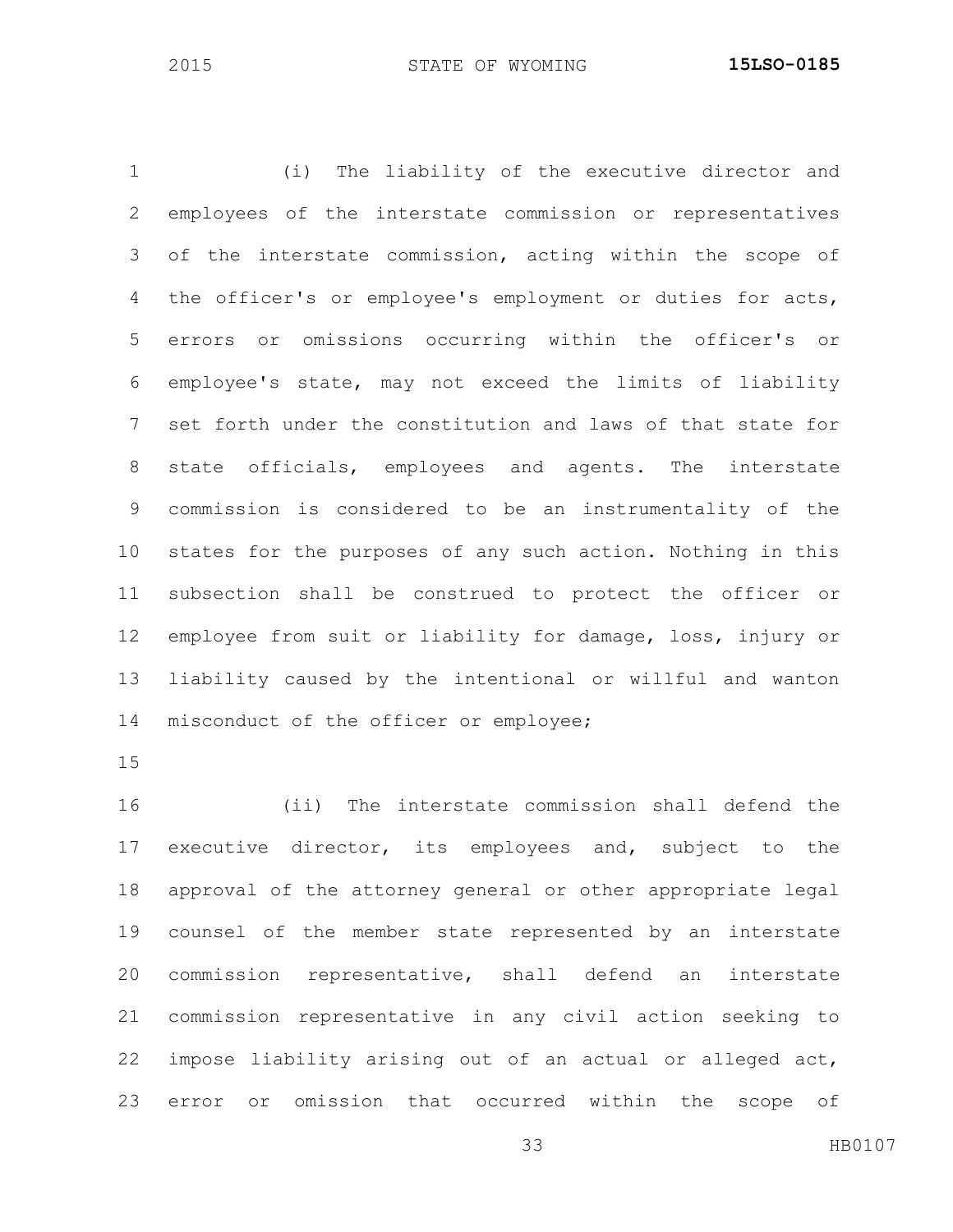interstate commission employment, duties or responsibilities, or that the defendant had a reasonable basis for believing occurred within the scope of interstate commission employment, duties or responsibilities, provided that the actual or alleged act, error or omission did not result from intentional or willful and wanton misconduct on 7 the part of the officer or employee;

 (iii) To the extent not covered by the state involved, member state or the interstate commission, the representatives or employees of the interstate commission shall be held harmless in the amount of a settlement or judgment, including attorney's fees and costs, obtained against the officers and employees arising out of an actual or alleged act, error or omission that occurred within the scope of interstate commission employment, duties or responsibilities or that the officers and employees had a reasonable basis for believing occurred within the scope of interstate commission employment, duties or responsibilities, provided that the actual or alleged act, error or omission did not result from intentional or willful and wanton misconduct on the part of the officers or employees.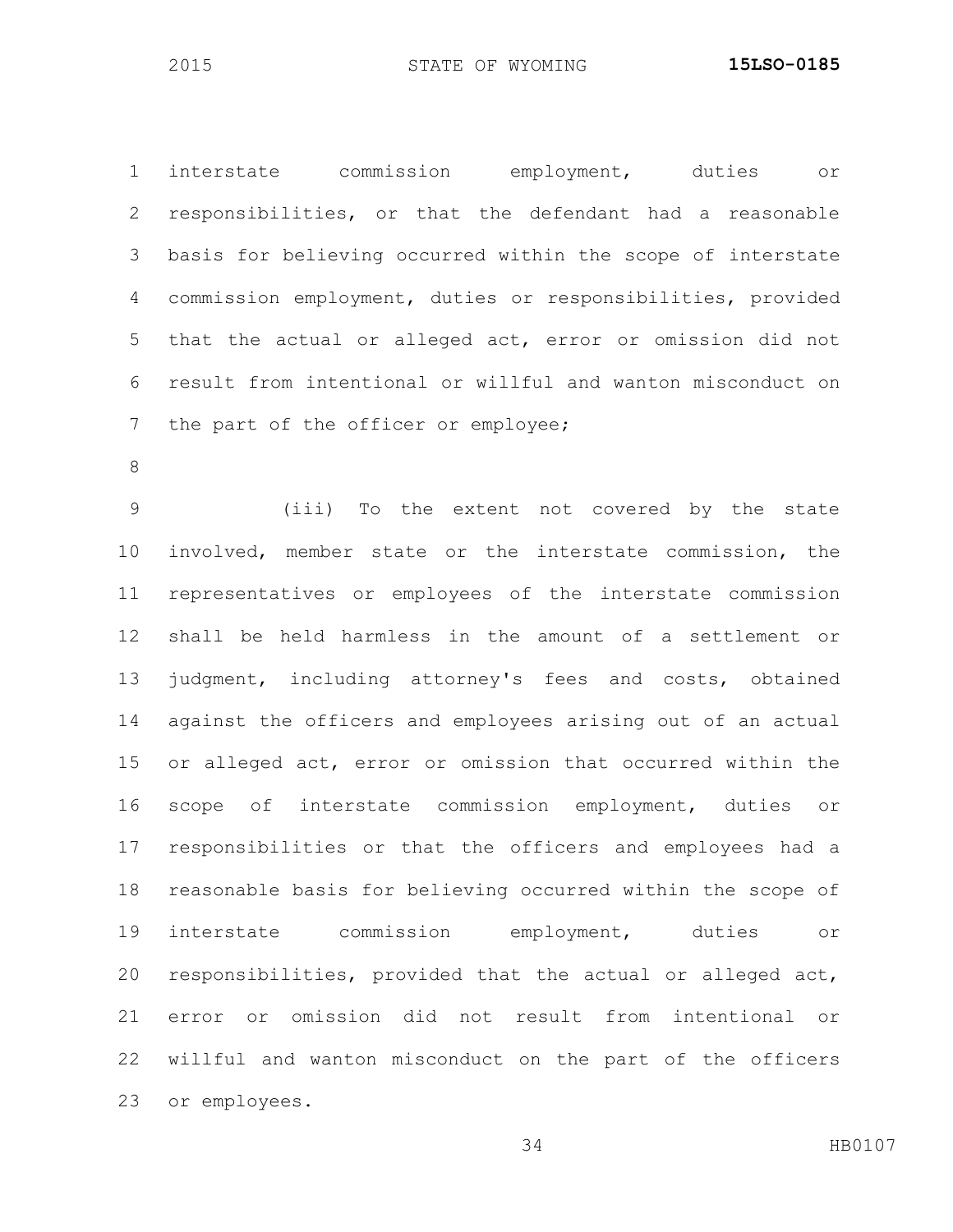| $\mathbf 1$     |                                                             |
|-----------------|-------------------------------------------------------------|
| 2               | ARTICLE XV                                                  |
| 3               | Rulemaking functions of the Interstate Commission           |
| $\overline{4}$  |                                                             |
| 5               | (a) The interstate commission shall promulgate              |
| 6               | reasonable rules in order to effectively and efficiently    |
| 7               | achieve the purposes of the compact. Notwithstanding the    |
| 8               | foregoing, in the event the interstate commission exercises |
| 9               | its rulemaking authority in a manner that is beyond the     |
| 10 <sub>o</sub> | scope of the purposes of the compact, or the powers granted |
| 11              | hereunder, then such an action by the interstate commission |
| 12              | shall be invalid and have no force or effect.               |
| 13              |                                                             |
| 14              | (b) Rules deemed appropriate for the operations of          |
| 15              | interstate commission shall be made pursuant to a<br>the    |
| 16              | rulemaking process that substantially conforms to the       |
|                 | 17 "Model State Administrative Procedure Act" of 2010 and   |
| 18              | subsequent amendments thereto.                              |
| 19              |                                                             |
| 20              | (c) Not later than thirty (30) days after a rule is         |
| 21              | promulgated, any person may file a petition for judicial    |
| 22              | review of the rule in the United States District Court for  |
| 23              | the District of Columbia or the federal district where the  |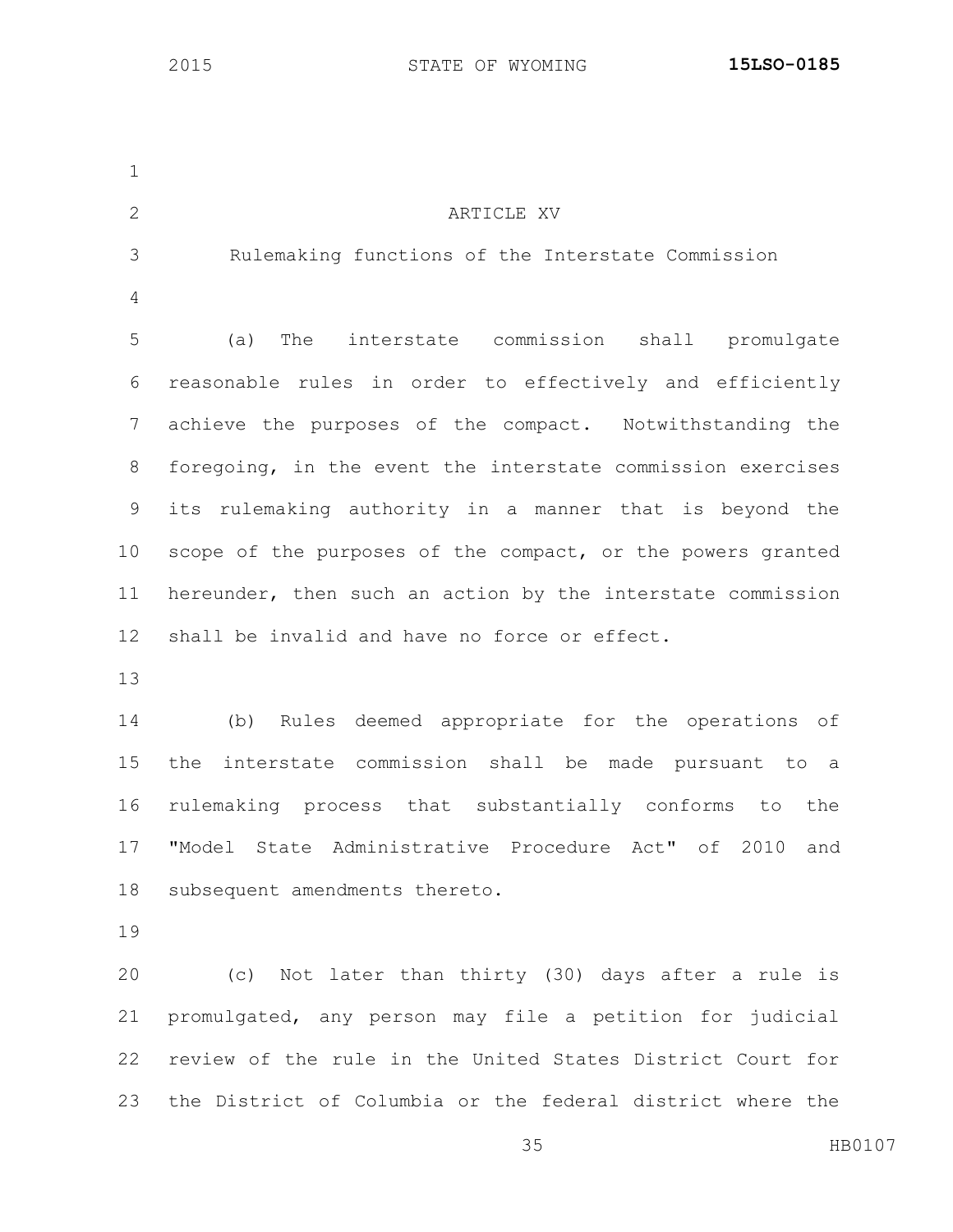interstate commission has its principal offices, provided that the filing of such a petition shall not stay or otherwise prevent the rule from becoming effective unless the court finds that the petitioner has a substantial likelihood of success. The court shall give deference to the actions of the interstate commission consistent with applicable law and shall not find the rule to be unlawful if the rule represents a reasonable exercise of the authority granted to the interstate commission. 11 ARTICLE XVI Oversight of Interstate Compact (a) The executive, legislative and judicial branches of state government in each member state shall enforce the compact and shall take all actions necessary and appropriate to effectuate the compact's purposes and intent. The provisions of the compact and the rules promulgated hereunder shall have standing as statutory law but shall not override existing state authority to regulate the practice of medicine.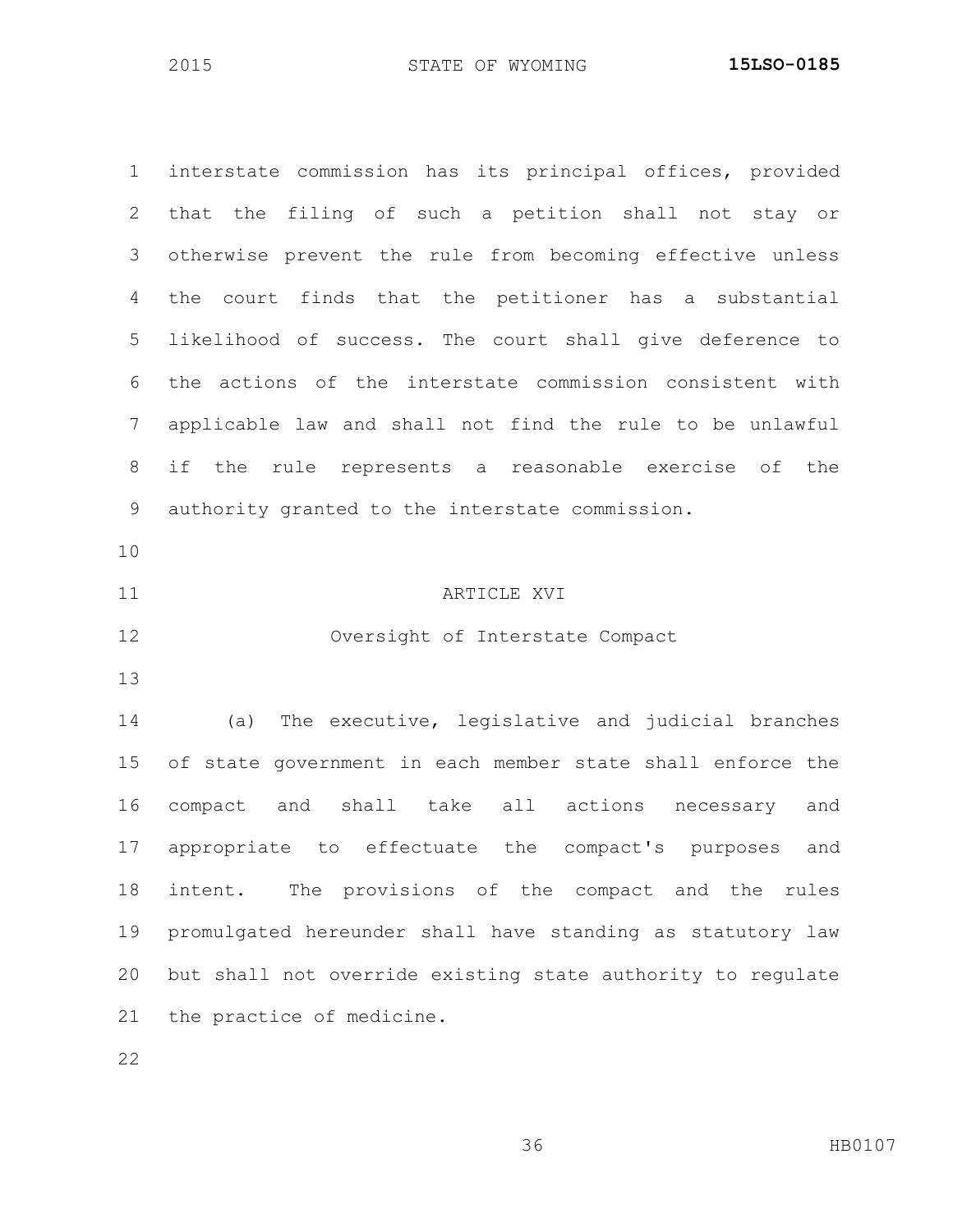(b) All courts shall take judicial notice of the compact and the rules in any judicial or administrative proceeding in a member state pertaining to the subject matter of the compact which may affect the powers, responsibilities or actions of the interstate commission. (c) The interstate commission shall be entitled to receive all service of process in any such proceeding and shall have standing to intervene in the proceeding for all purposes. Failure to provide service of process to the interstate commission shall render a judgment or order void as to the interstate commission, the compact or promulgated rules. ARTICLE XVII Enforcement of Interstate Compact (a) The interstate commission, in the reasonable exercise of its discretion, shall enforce the provisions and rules of the compact. (b) The interstate commission may, by majority vote of the commissioners, initiate legal action in the United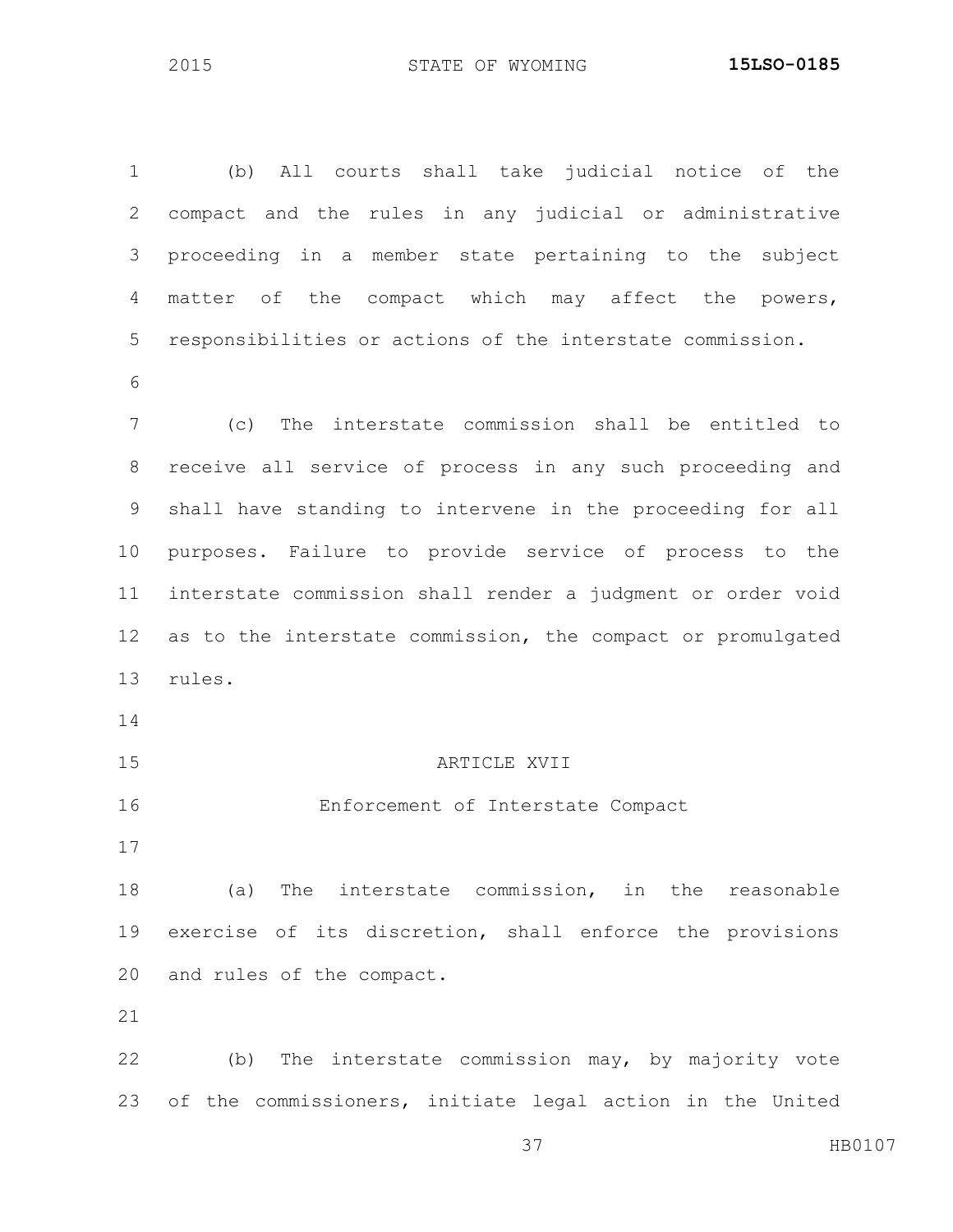States District Court for the District of Columbia or, at the discretion of the interstate commission, in the federal district where the interstate commission has its principal offices, to enforce compliance with the provisions of the compact and its promulgated rules and bylaws, against a member state in default. The relief sought may include both injunctive relief and damages. In the event judicial enforcement is necessary, the prevailing party shall be awarded all costs of such litigation including reasonable attorney's fees. (c) The remedies herein shall not be the exclusive

 remedies of the interstate commission. The interstate commission may avail itself of any other remedies available under state law or the regulation of a profession.

- 
- 17 ARTICLE XVIII
- 

## Default Procedures

 (a) The grounds for default include, but are not limited to, failure of a member state to perform such obligations or responsibilities imposed upon it by the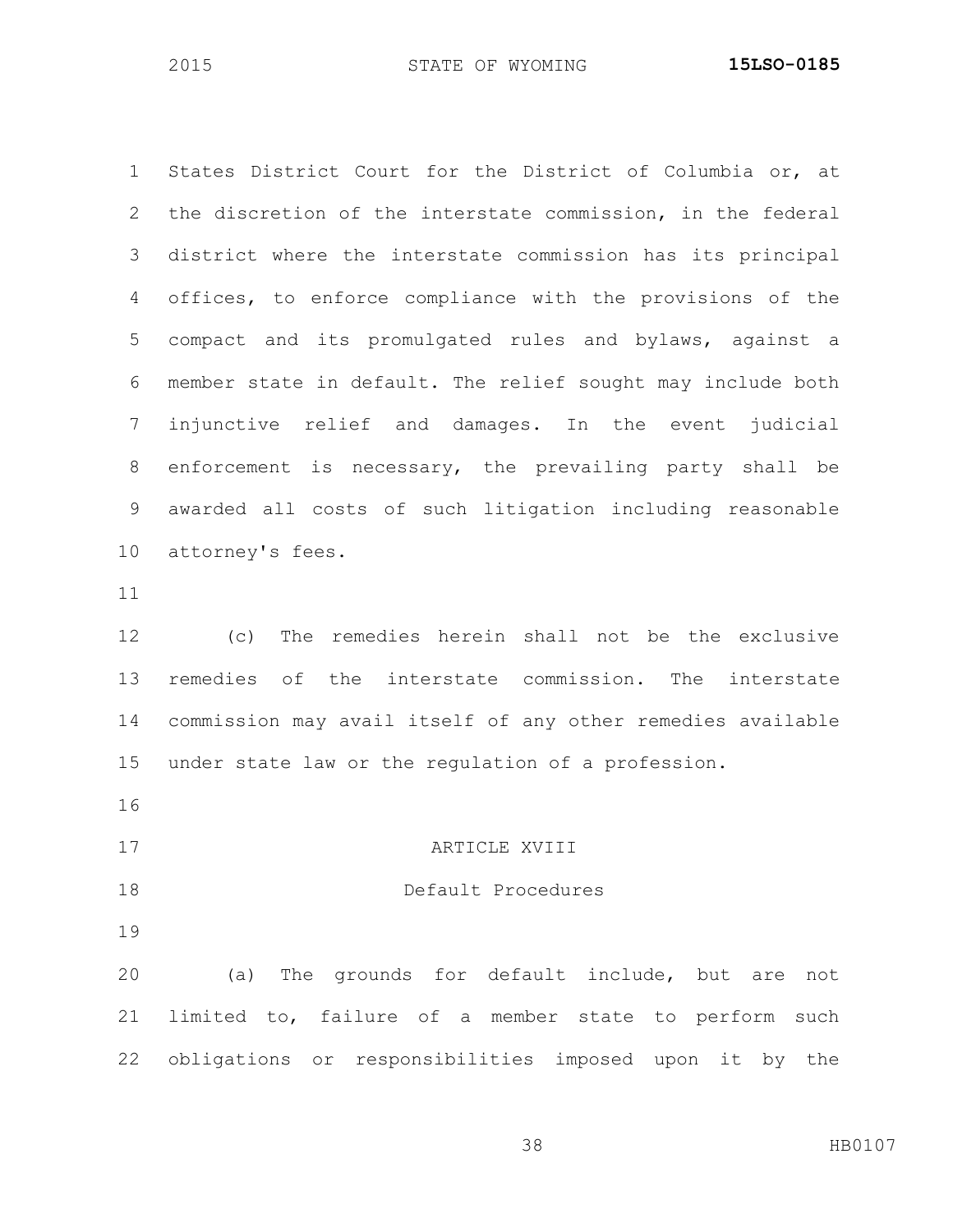compact or the rules and bylaws of the interstate commission promulgated under the compact. (b) If the interstate commission determines that a member state has defaulted in the performance of its obligations or responsibilities under the compact or the bylaws or promulgated rules, the interstate commission shall: (i) Provide written notice to the defaulting state and other member states, of the nature of the

 default, the means of curing the default and any action taken by the interstate commission. The interstate commission shall specify the conditions by which the defaulting state must cure its default; and

 (ii) Provide remedial training and specific technical assistance regarding the default.

 (c) If the defaulting state fails to cure the default, the defaulting state shall be terminated from the compact upon an affirmative vote of a majority of the commissioners and all rights, privileges and benefits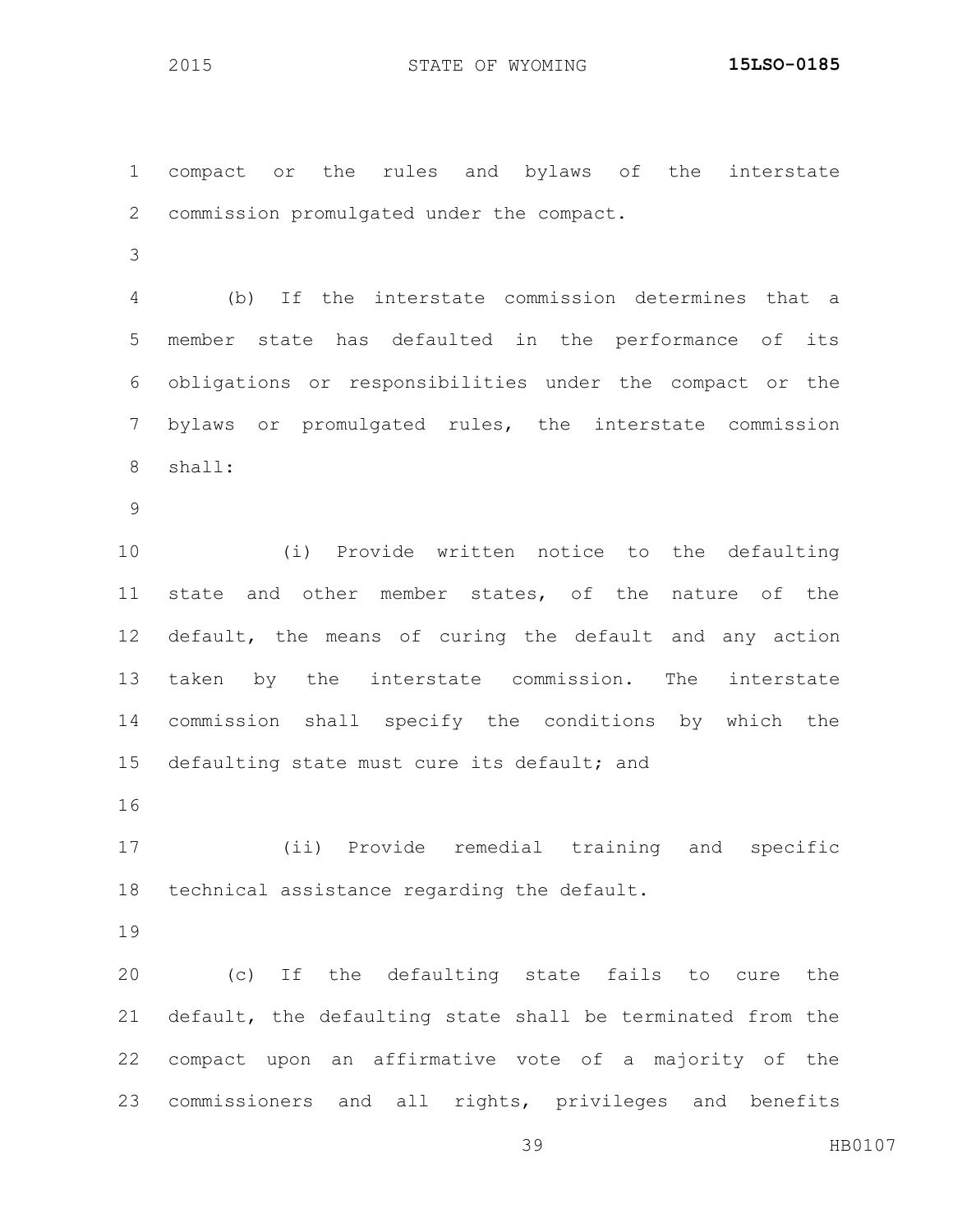conferred by the compact shall terminate on the effective date of termination. A cure of the default does not relieve the offending state of obligations or liabilities incurred during the period of the default.

 (d) Termination of membership in the compact shall be imposed only after all other means of securing compliance have been exhausted. Notice of intent to terminate shall be given by the interstate commission to the governor, the majority and minority leaders of the defaulting state's legislature and each of the member states.

 (e) The interstate commission shall establish rules and procedures to address licenses and physicians that are materially impacted by the termination of a member state or the withdrawal of a member state.

 (f) The member state which has been terminated is responsible for all dues, obligations and liabilities incurred through the effective date of termination including obligations, the performance of which extends beyond the effective date of termination.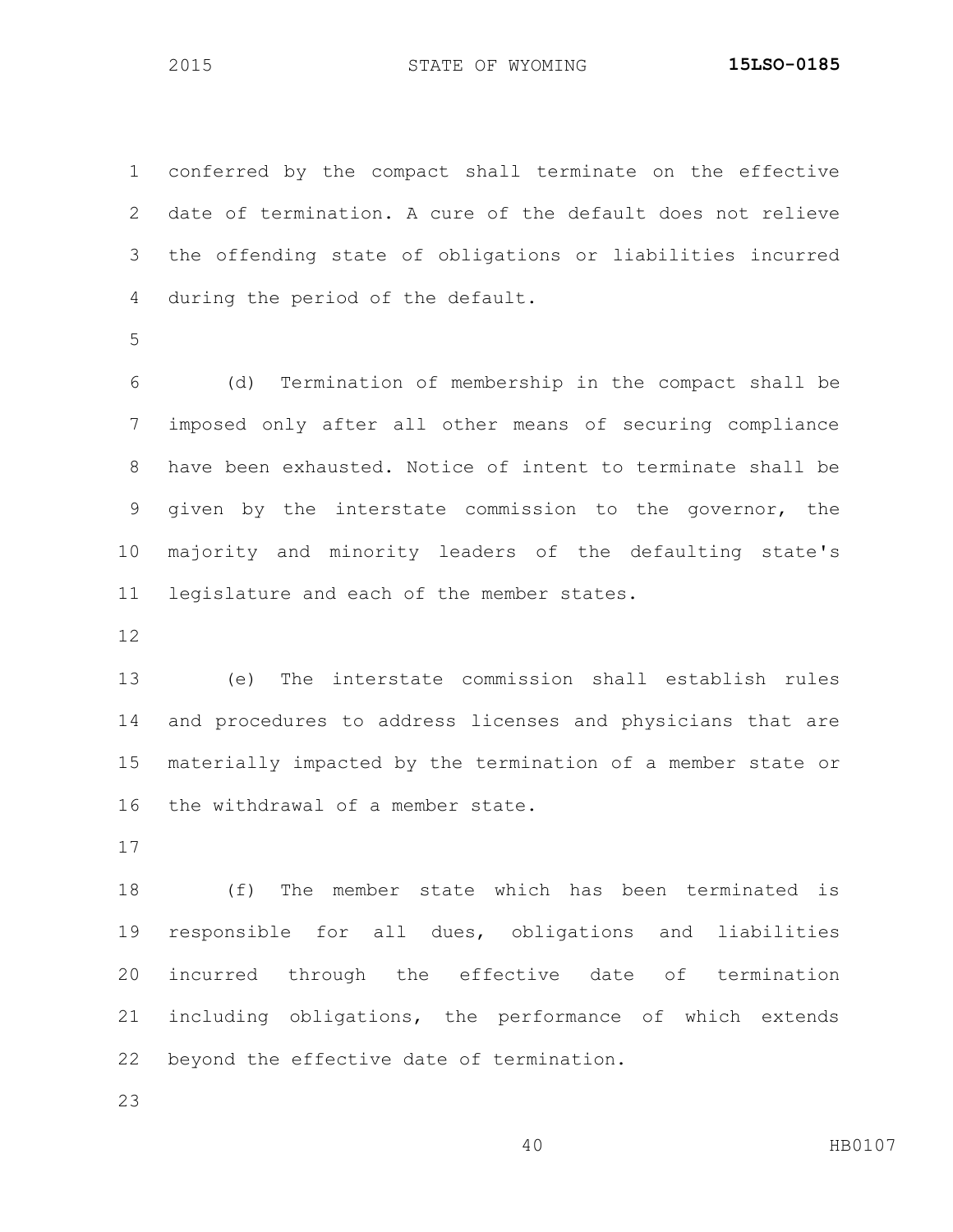(g) The interstate commission shall not bear any costs relating to any state that has been found to be in default or which has been terminated from the compact, unless otherwise mutually agreed upon in writing between the interstate commission and the defaulting state. (h) The defaulting state may appeal the action of the interstate commission by petitioning the United States District Court for the District of Columbia or the federal district where the interstate commission has its principal offices. The prevailing party shall be awarded all costs of such litigation including reasonable attorney's fees. ARTICLE XIX Dispute Resolution (a) The interstate commission shall attempt, upon the request of a member state, to resolve disputes which are subject to the compact and which may arise among member states or member boards.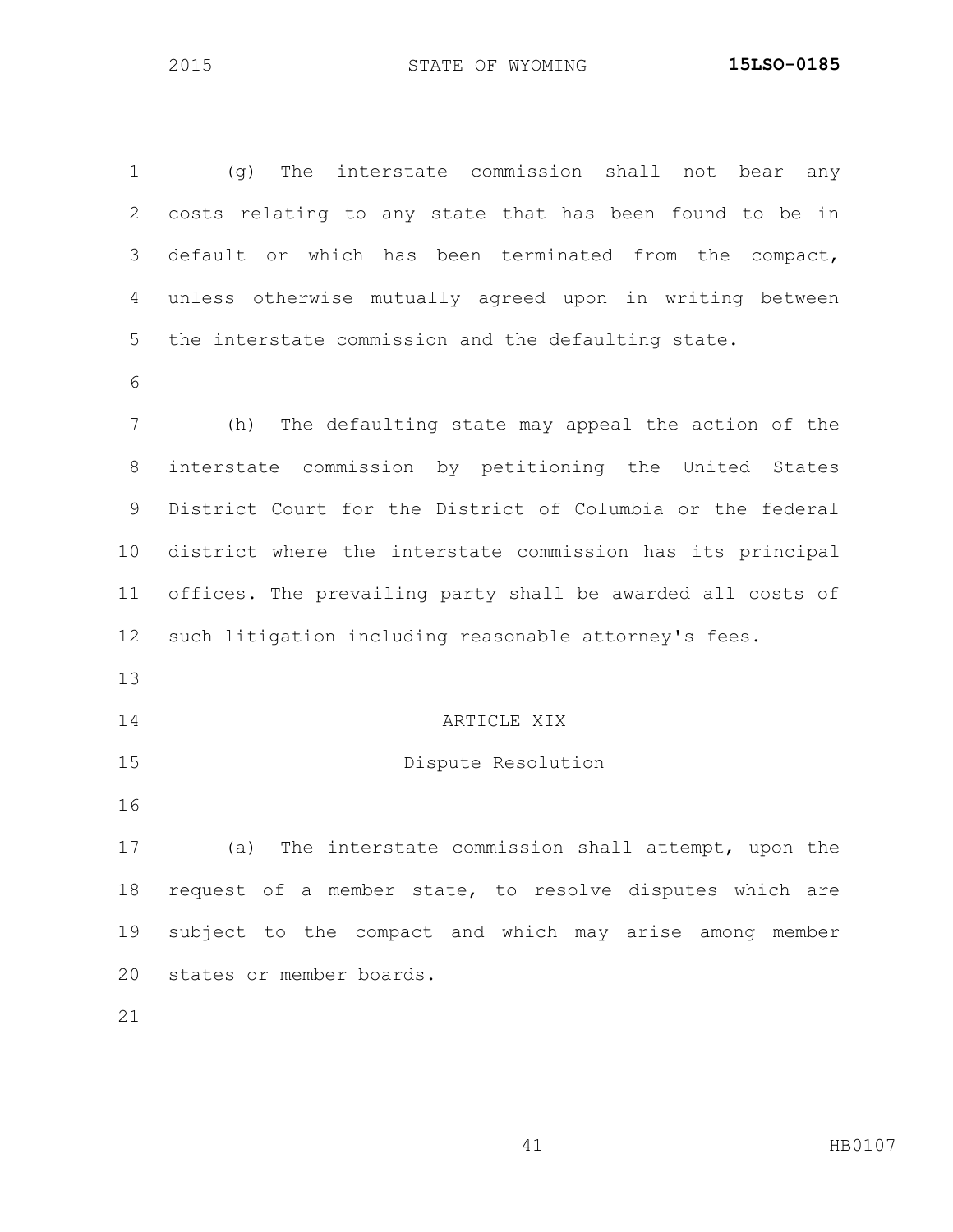(b) The interstate commission shall promulgate rules providing for both mediation and binding dispute resolution as appropriate. ARTICLE XX Member States, Effective Date and Amendments (a) Any state is eligible to become a member state of the compact. (b) The compact shall become effective and binding upon legislative enactment of the compact into law by no less than seven (7) states. Thereafter, it shall become effective and binding on a state upon enactment of the compact into law by that state. (c) The governors of nonmember states or their designees, shall be invited to participate in the activities of the interstate commission on a nonvoting basis prior to adoption of the compact by all states. (d) The interstate commission may propose amendments to the compact for enactment by the member states. No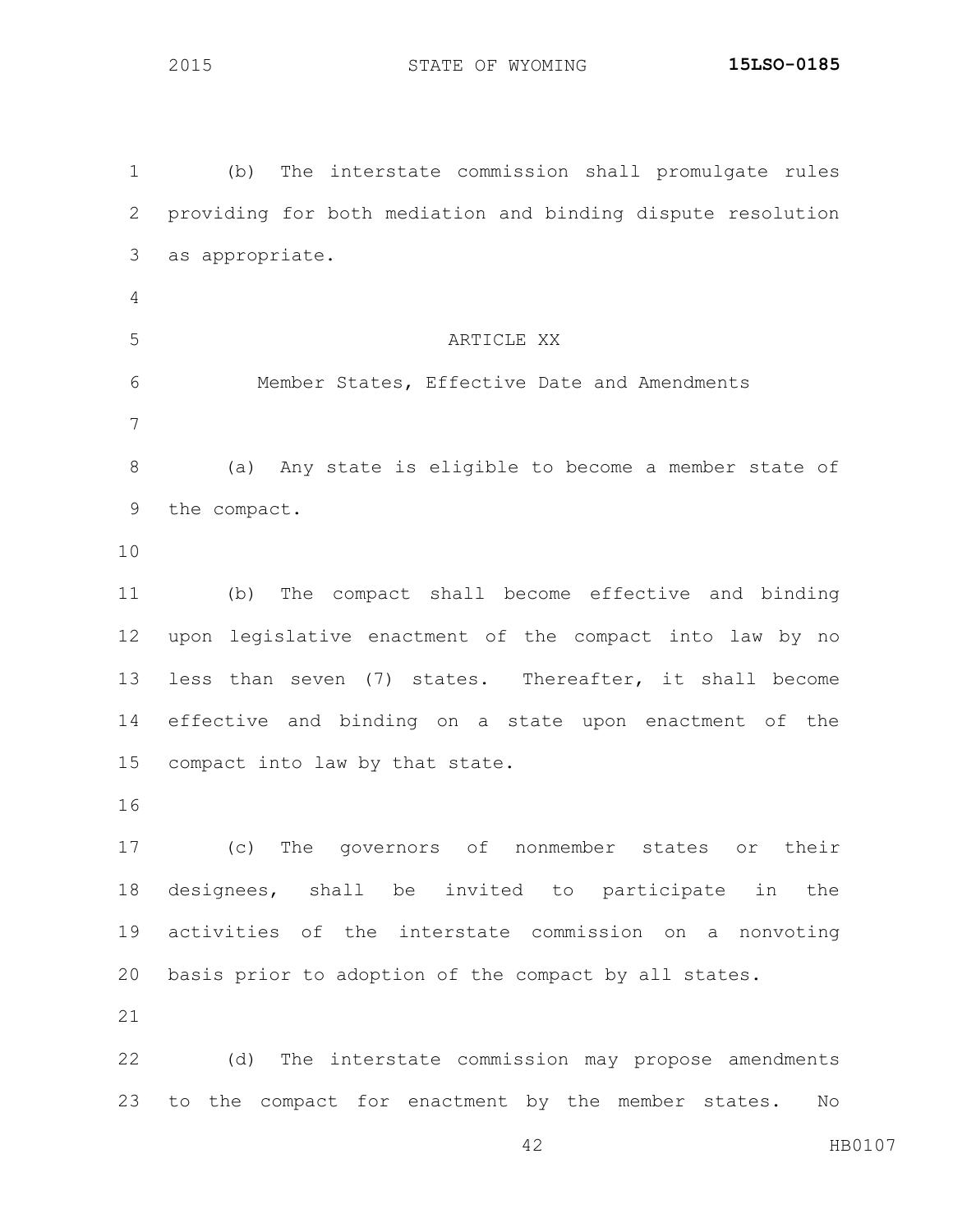| $\mathbf 1$     | amendment shall become effective and binding upon the         |
|-----------------|---------------------------------------------------------------|
| $\mathbf{2}$    | interstate commission and the member states unless<br>and     |
| 3               | until it is enacted into law by unanimous consent of the      |
| 4               | member states.                                                |
| 5               |                                                               |
| 6               | ARTICLE XXI                                                   |
| 7               | Withdrawal                                                    |
| 8               |                                                               |
| $\mathcal{G}$   | (a) Once effective, the compact shall continue in             |
| 10 <sub>o</sub> | force and remain binding upon each and every member state,    |
| 11              | provided that a member state may withdraw from the compact    |
| 12              | by specifically repealing the statute which enacted the       |
| 13              | compact into law.                                             |
| 14              |                                                               |
| 15              | (b) Withdrawal from the compact shall be by the               |
| 16              | enactment of a statute repealing the same, but shall not      |
|                 | 17 take effect until one (1) year after the effective date of |
| 18              | such statute and until written notice of the withdrawal has   |
| 19              | been given by the withdrawing state to the governor of each   |
| 20              | other member state.                                           |
| 21              |                                                               |
| 22              | (c) The withdrawing state shall immediately notify            |
| 23              | the chairperson of the interstate commission in writing       |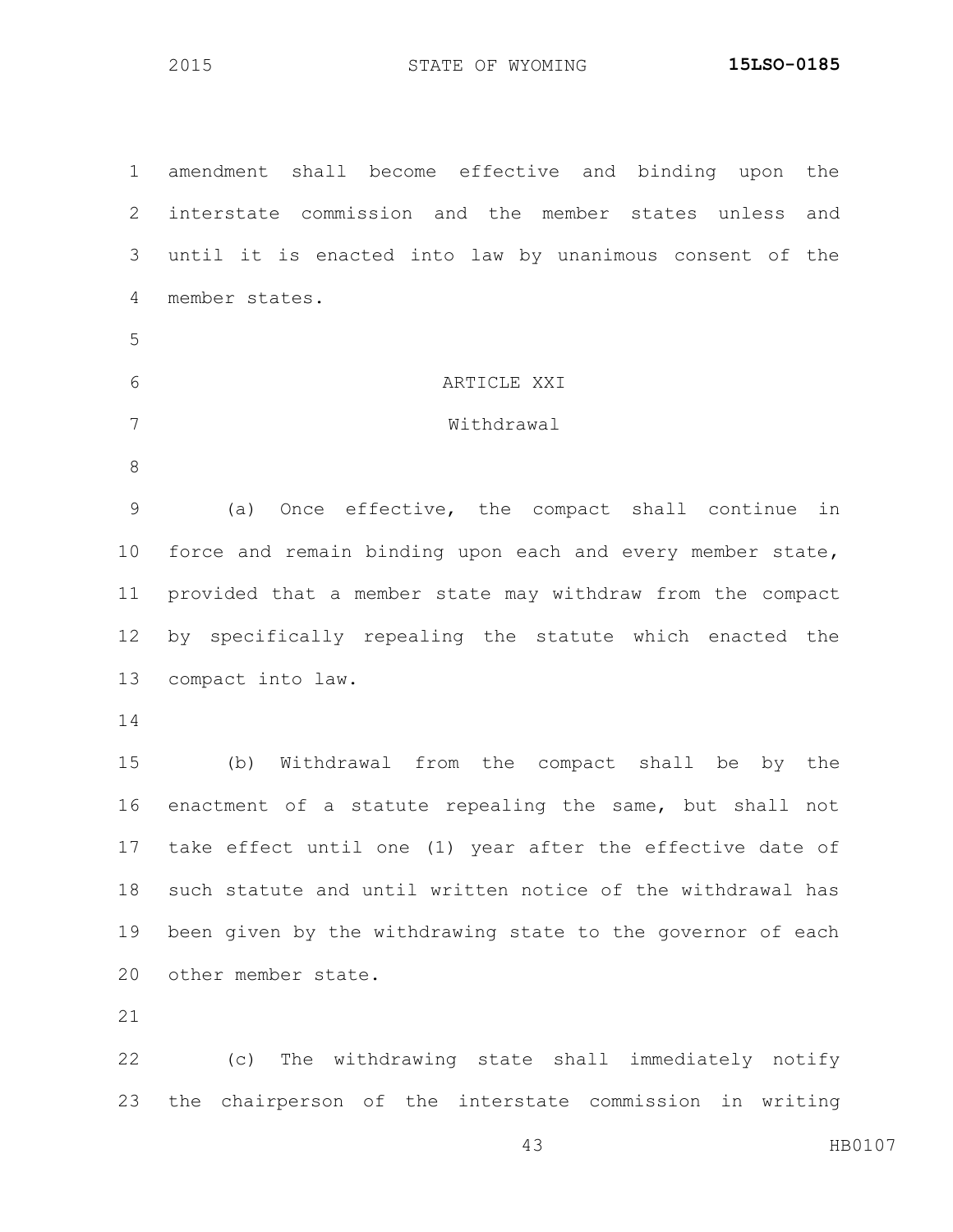upon the introduction of legislation repealing the compact in the withdrawing state.

 (d) The interstate commission shall notify the other member states of the withdrawing state's intent to withdraw within sixty (60) days of its receipt of notice provided under subsection (c) of this article.

 (e) The withdrawing state is responsible for all dues, obligations and liabilities incurred through the effective date of withdrawal, including obligations, the performance of which extend beyond the effective date of withdrawal.

 (f) Reinstatement following withdrawal of a member state shall occur upon the withdrawing state reenacting the compact or upon such later date as determined by the interstate commission.

 (g) The interstate commission is authorized to develop rules to address the impact of the withdrawal of a member state on licenses granted in other member states to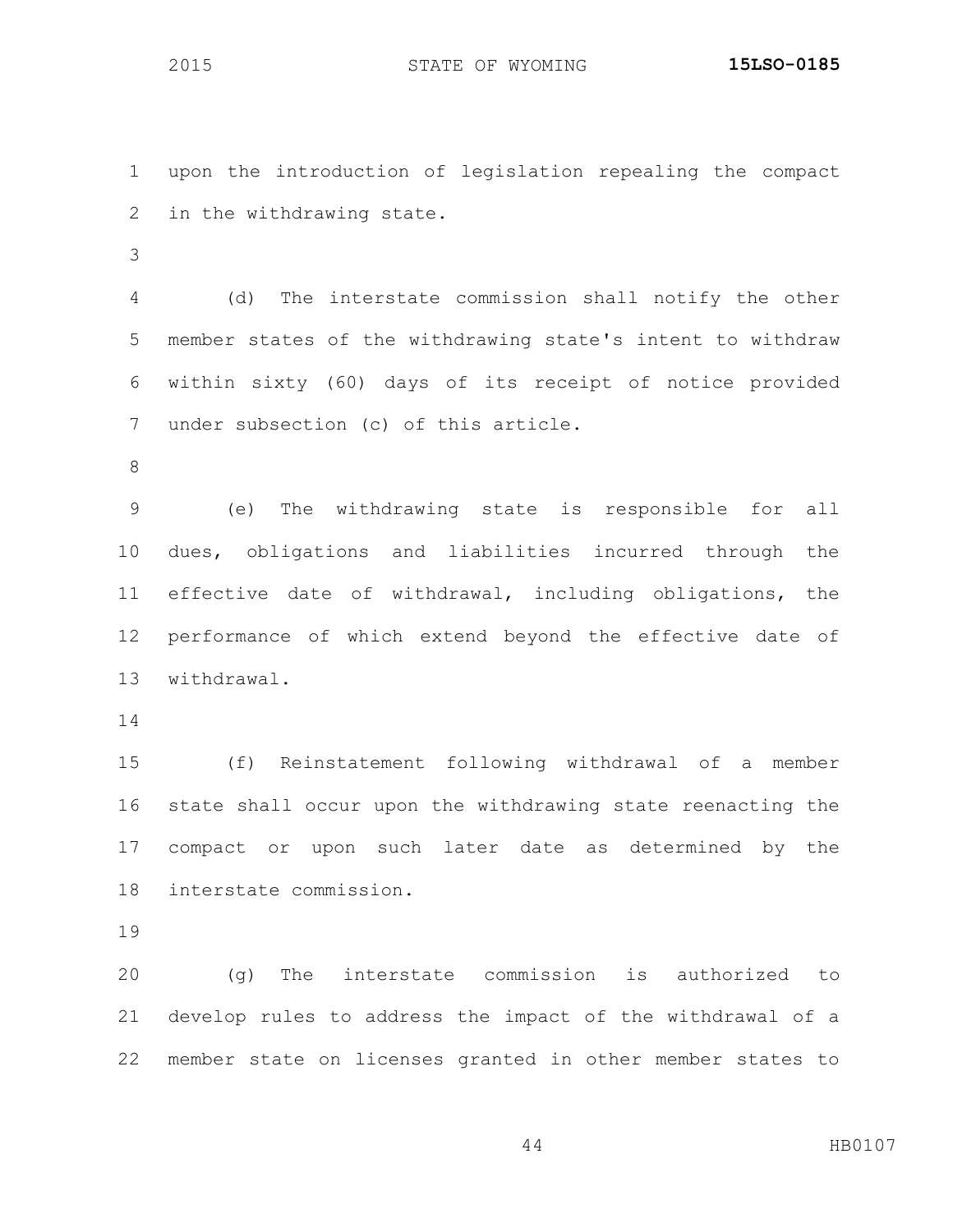| $\mathbf 1$ | physicians who designated the withdrawing member state as   |
|-------------|-------------------------------------------------------------|
| 2           | the state of principal license.                             |
| 3           |                                                             |
| 4           | ARTICLE XXII                                                |
| 5           | Dissolution                                                 |
| 6           |                                                             |
| 7           | The compact shall dissolve effective upon the<br>(a)        |
| 8           | date of the withdrawal or default of the member state which |
| 9           | reduces the membership in the compact to one (1) member     |
| 10          | state.                                                      |
| 11          |                                                             |
| 12          | (b) Upon the dissolution of the compact, the compact        |
|             |                                                             |
| 13          | becomes null and void and shall be of no further force or   |
| 14          | effect and the business and affairs of the interstate       |
| 15          | commission shall be concluded and surplus funds shall be    |
| 16          | distributed in accordance with the bylaws.                  |
|             |                                                             |
| 17<br>18    | ARTICLE XXIII                                               |
| 19          | Severability and Construction                               |
| 20          |                                                             |
| 21          | (a) The provisions of the compact shall be severable        |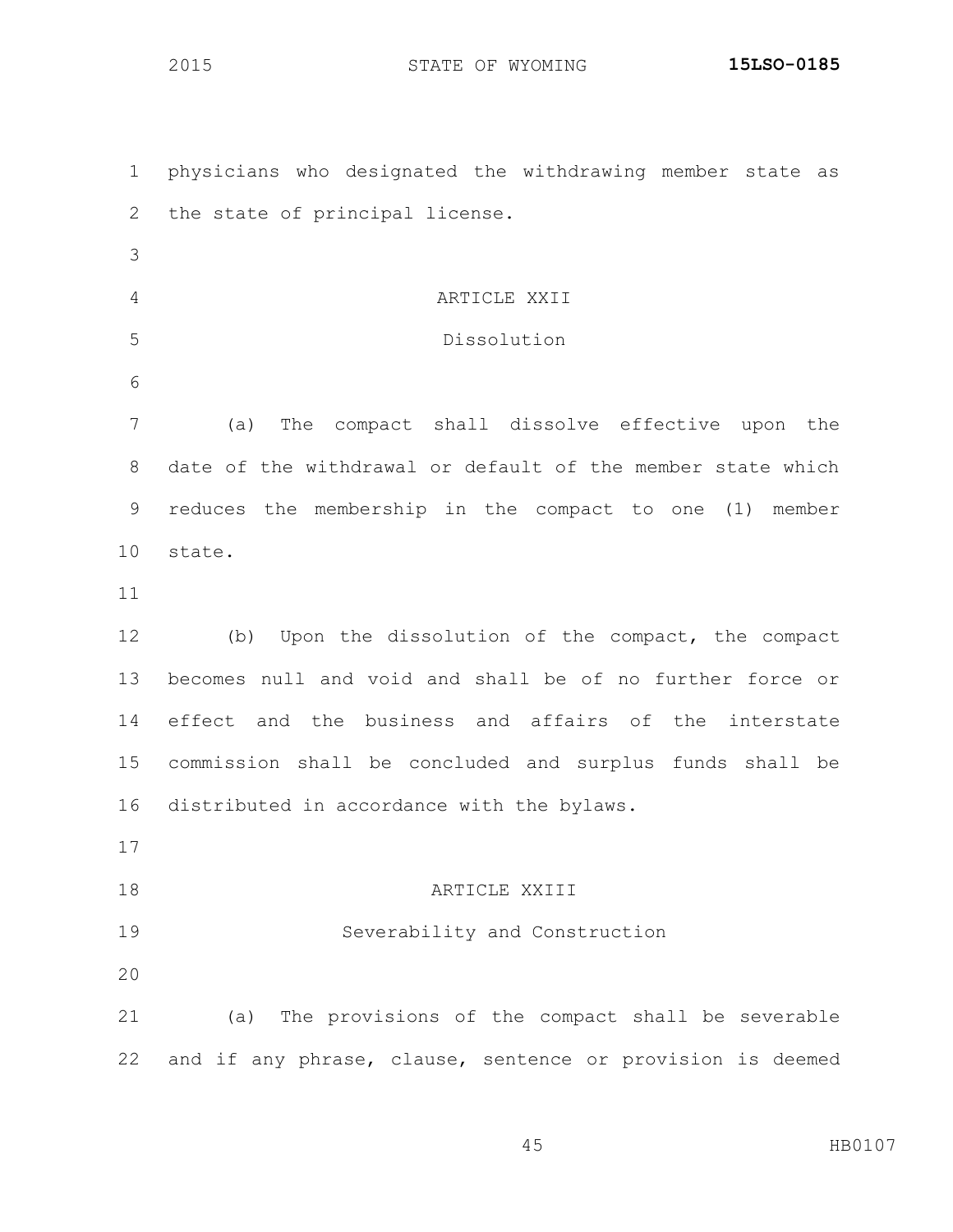unenforceable, the remaining provisions of the compact shall be enforceable. (b) The provisions of the compact shall be liberally construed to effectuate its purposes. (c) Nothing in the compact shall be construed to prohibit the applicability of other interstate compacts to which the states are members. **ARTICLE XXIV**  Binding Effect of Compact and Other Laws (a) Nothing herein prevents the enforcement of any other law of a member state that is not inconsistent with the compact. (b) All laws in a member state in conflict with the compact are superseded to the extent of the conflict. (c) All lawful actions of the interstate commission, including all rules and bylaws promulgated by the commission, are binding upon the member states.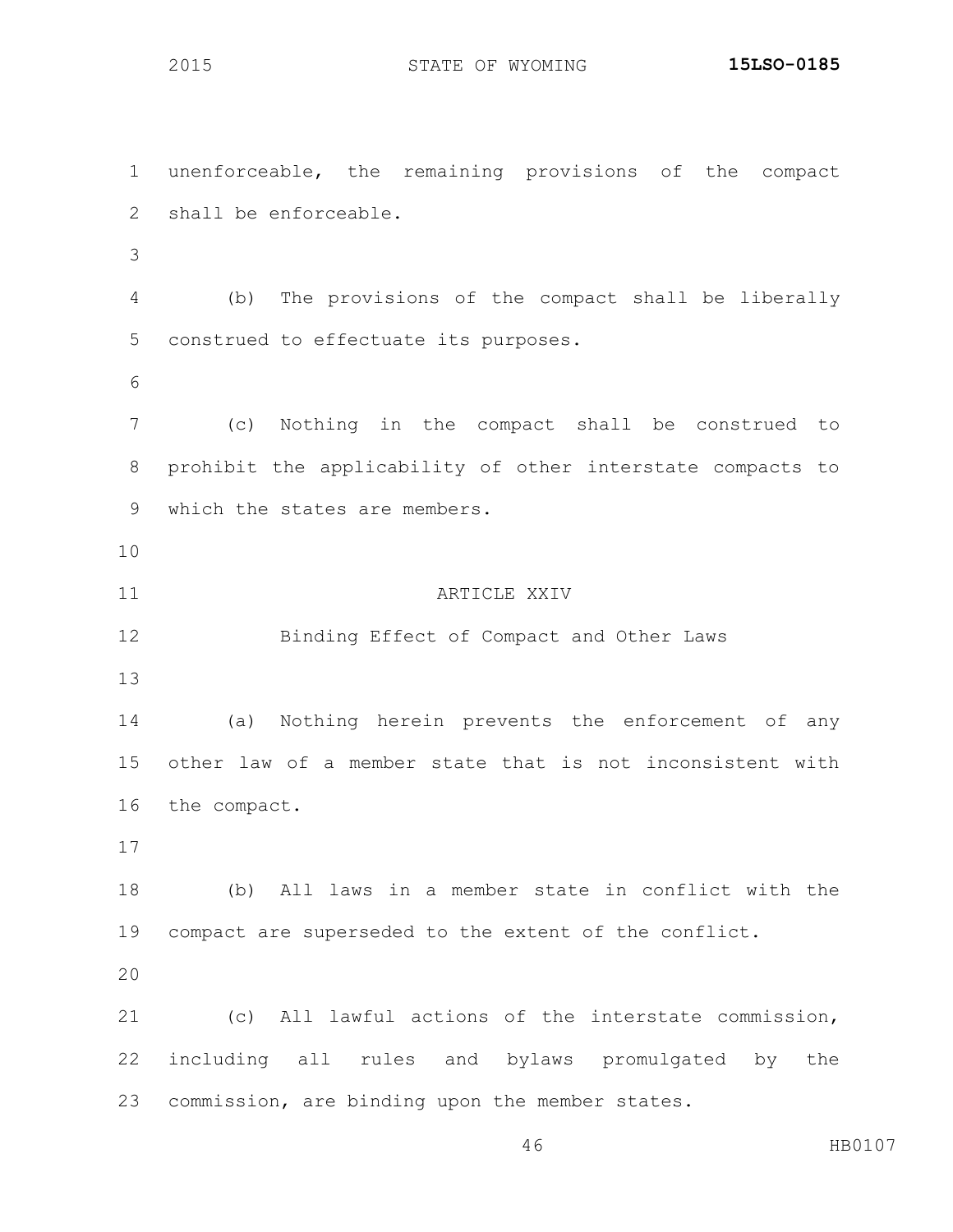(d) All agreements between the interstate commission and the member states are binding in accordance with their terms. (e) In the event any provision of the compact exceeds the constitutional limits imposed on the legislature of any member state, such provision shall be ineffective to the extent of the conflict with the constitutional provision in question in that member state. **33-26-703. Interstate commission members.** Pursuant to article VII(d) of the Interstate Medical Licensure Compact, the governor shall appoint two (2) voting representatives to the interstate medical licensure compact commission. The representatives shall serve staggered two (2) year terms as commissioners. **Section 2.** W.S. 33-26-303(a)(intro) is amended to read: **33-26-303. Requirements for granting license.**